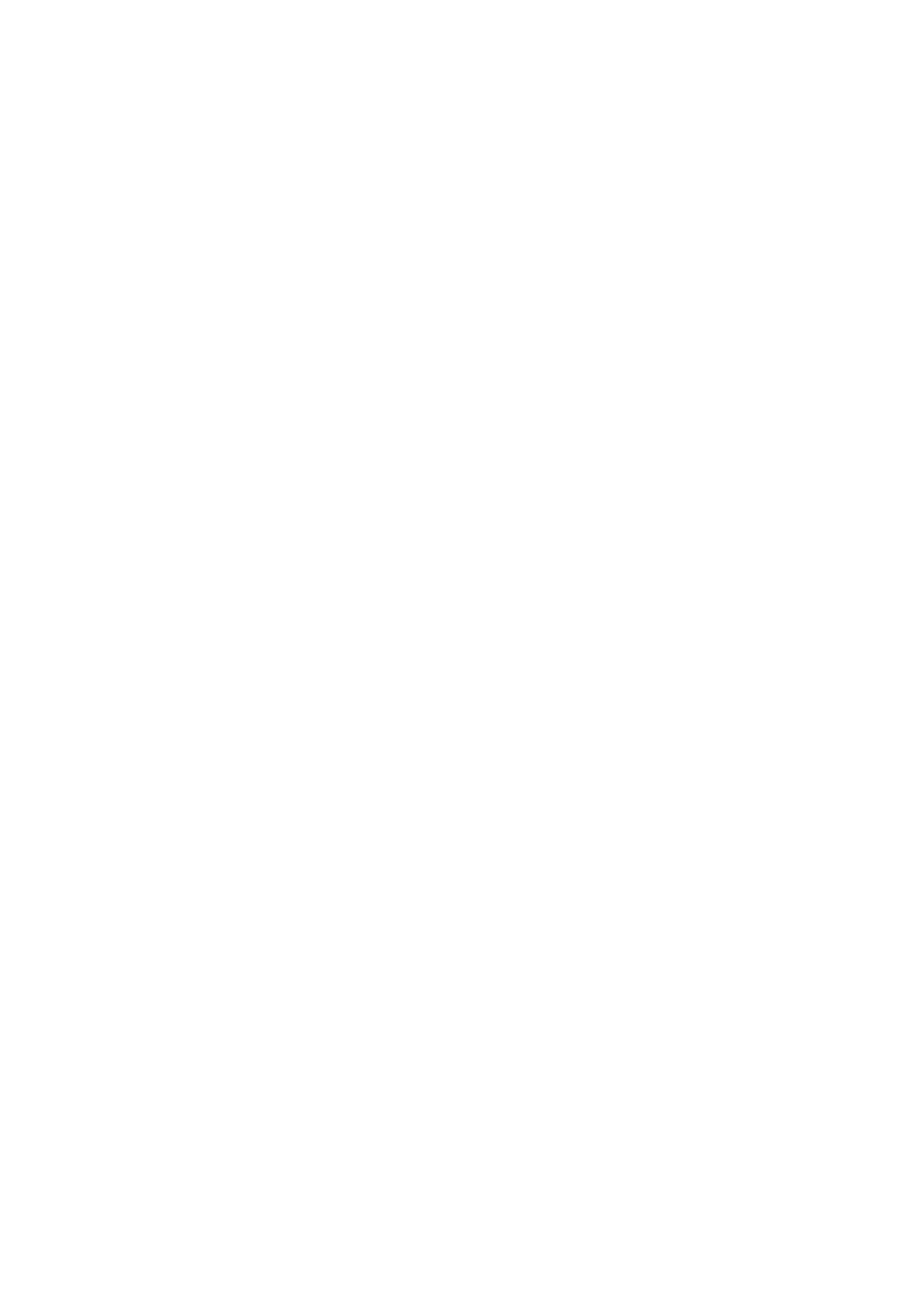Chris Partridge1 & 2

<sup>1</sup> BORO Program, England partridge@BOROProgram.org http://www.BOROProgram.org/ 2 National Research Council, LADSEB-CNR, Italy partridge@ladseb.pd.cnr.it http://www.ladseb.pd.cnr.it/infor/ontology/BusinessObjectsOntolo gy.html

**Abstract.** More and more enterprises are currently undertaking projects to integrate their applications. They are finding that one of the more difficult tasks facing them is determining how the data from one application matches semantically with the data from the other applications. Currently there are few methodologies for undertaking this task – most commercial projects just rely on experience and intuition. Taking semantically heterogeneous databases as the prototypical situation, this paper describes how ontology (in the traditional metaphysical sense) can contribute to delivering a more efficient and effective process of matching by providing a framework for the analysis, and so the basis for a methodology. It delivers not only a better process for matching, but the process also gives a better result. This paper describes a couple of examples of this: how the analysis encourages a kind of generalisation that reduces complexity and how ontological relativity can be used to enhance this. Finally, it suggests that the benefits are not just restricted to individual integration projects: that the process produces models which can be used as to construct a universal reference ontology – for general use in a variety of types of projects.

## **1 Introduction**

Not only are there an increasing number of enterprise integration projects, but the need for wider and closer integration keeps on growing – driven by technologies such as the Internet and business goals such as straight through processing. Enterprises undertaking these projects are finding that one of the more difficult tasks facing them is working out how the data from the various applications matches up semantically.

Integration projects come in a variety of forms: for example, building a data warehouse or a middleware messaging system involves a significant amount of integration. However underlying this variety of forms is a common semantic task – what can be called the 'matching of semantically heterogeneous data' or more simply 'semantic matching'. There is a reasonably clear recognition that the analysis stage of this task needs to focus on identifying the entities that the data describes – the 'real-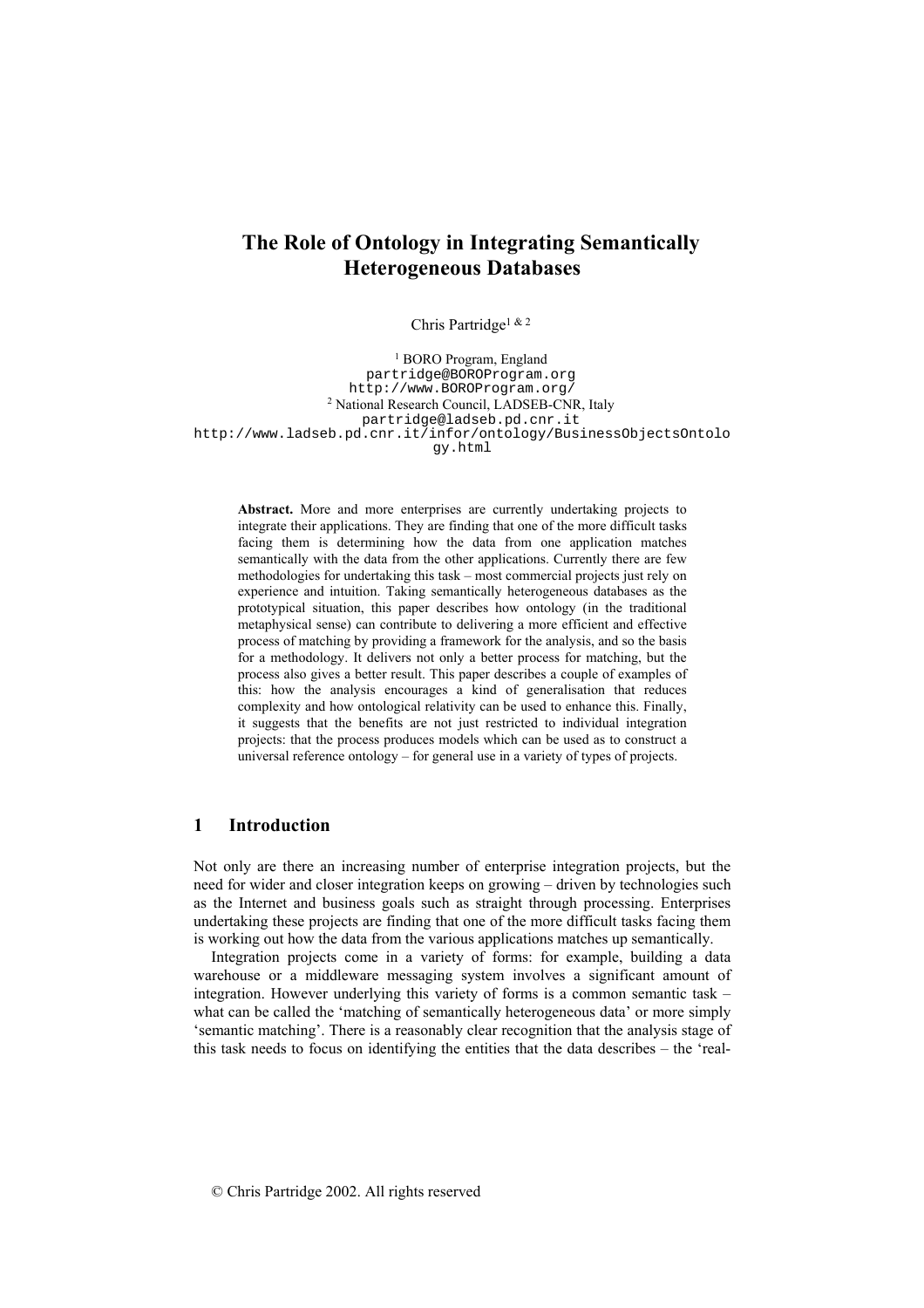world semantics<sup>21</sup>. In theory and practice, this identification currently relies mostly on experience and intuition.

This is a situation familiar to metaphysicians. In ordinary life most people rely on experience and intuition to build up their picture of the 'real world'. Metaphysicians suggest that this ordinary everyday picture is based upon, among other things, implicit ontological assumptions. And that we tend to make avoidable errors about what entities we are talking about when we do not try and understand what these assumptions are. What adds poignancy to the metaphysicians' claim is that most people are unaware of the issue and seem positively uninterested in becoming aware –perhaps because they see no benefits in doing so.

## **1.1 This paper**

This paper suggests that in the particular case of matching of semantically heterogeneous data, the (metaphysicians') ontology is helpful: not only in clarifying applications' ontological assumptions - but also in providing a common framework across applications for analysing what entities their data describes. This acts as both an explanatory framework and a foundation for a methodology for the analysis.

The paper makes its case in five sections which:

- Clarify the context for semantic matching task that ontology is intended to help – outlining what its prime source - semantic heterogeneity - is, how this arises out of a combination of design autonomy and diversity and how it is resolved.
- Clarify the meaning of the terms used to describe the proposed approach: ontology, semantics, ontological model, semantic divergence and ontological paradigm.
- Use these terms to characterise the ontological process and illustrates it with examples of some of how the analysis approaches some of the main types of semantic divergence.
- Describes, using examples, two key ways in which this process can lead to better results: how the analysis encourages a kind of generalisation that reduces complexity (a serious problem in large integration projects) and how ontological relativity can be used to enhance this.
- Finally, describes how the potential benefits are not just restricted to individual integration projects: that the models built by integration projects can be used as to construct a universal reference ontology – which can then be used in a variety of types of projects.

<sup>&</sup>lt;sup>1</sup> "All these schema integration techniques require either explicitly or implicitly that (the relationship) between the real-world semantics of the classes to be integrated is known. This is a reasonable assumption in tightly-coupled approaches, but … in a federation of databases from multiple modelling contexts this may be surprisingly difficult." Vermeer, M. W. W. and Apers, P. M. G. *On the Applicability of Schema Integration Techniques to Database Interoperation*. ER 1996: 179-194.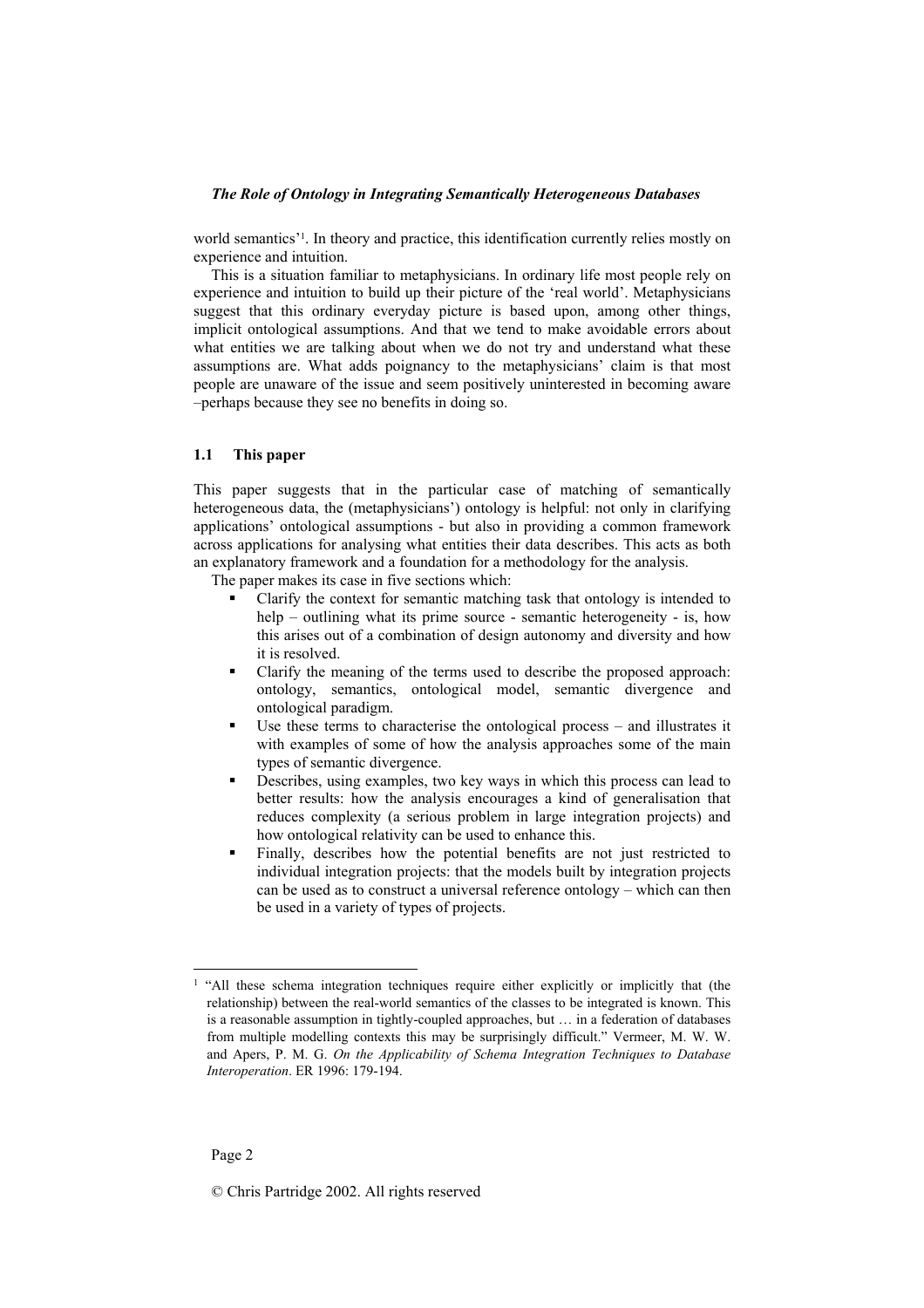## **2 Context**

It is important to be clear about what the semantic matching task, that the ontological analysis is intended to help, is. This section starts by explaining why database integration has been chosen to illustrate the task and then outlines the current perception of the main focus of this task: semantic heterogeneity. It outlines where it comes from, what it is and the basis for resolving it.

## **2.1 The focus on database integration**

As noted earlier, although application integration comes in a variety of forms, these share a common task – the 'matching of semantically heterogeneous data'. Our interest here is not in the variety of forms, but on how ontology helps in this common task. So it makes sense to focus on a single form that will most clearly illustrate this. Database integration is a reasonably common and straightforward form of integration, one in which the task clearly manifests itself – so this has been selected as the prototypical situation (the other forms can then be regarded as variations of this).

Simplifying slightly, the database integration design process can be regarded as<sup>2</sup>:

- taking the multiple databases schemas and data as input, and
- producing as output a single unified database  $-$  schemas and data  $-$  and a mapping from the individual databases to the unified database.

The task of 'matching of semantically heterogeneous data' takes place during the analysis done in the initial stages. This determines how the elements of the multiple databases are matched with each other.

#### **2.2 Prime source of semantic heterogeneity**

What usually makes the task of matching onerous is a high level of heterogeneity between the databases. A prime reason of this heterogeneity is quite easy to identify, it is what Sheth and Larson call on p. 187 of [1] *design autonomy*. This is "the ability of a component DBS to choose its own design with respect to any matter". As they note, this includes "The conceptualization or semantic interpretation of the data (which greatly contributes to the problem of semantic heterogeneity)". In fact, they

l

<sup>2</sup> Basically the same point is made in the Introduction of Parent, C. and S. Spaccapietra (2000). *Database Integration: The Key to Data Interoperability*. (Chapter 10 of *Advances in ObjectOriented Data Modeling*. M. Papazoglou and S. Spaccapietra. Cambridge, Mass., MIT Press.) - "The kernel of design issues … is the database integration problem. Simply stated, database integration is the process which: takes as input a set of databases (schema and population), and produces as output a single unified description of the input schemas (the integrated schema) and the associated mapping information supporting integrated access to existing data through the integrated schema."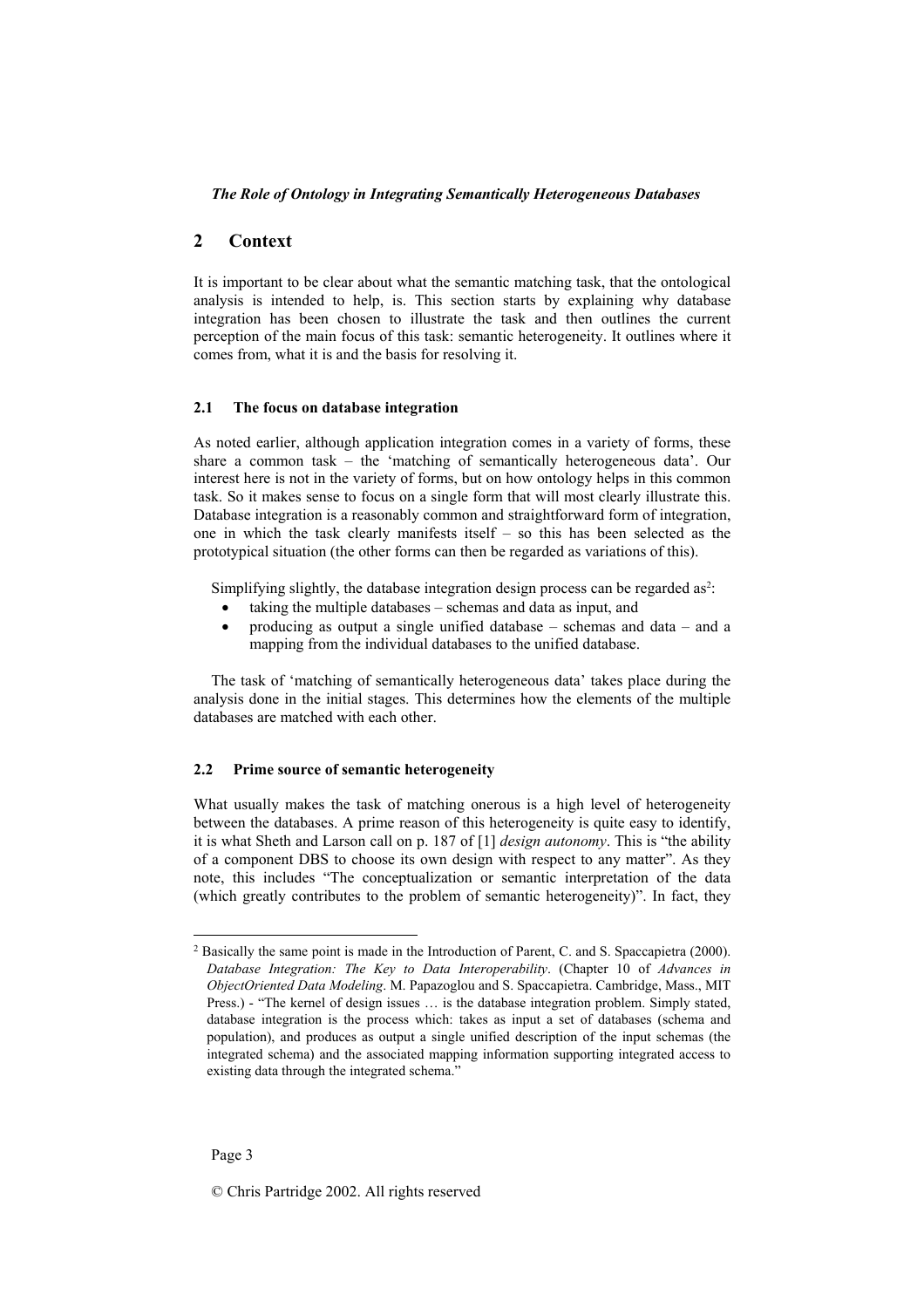say: "Heterogeneity [in general] … is primarily caused by design autonomy among component DBSs."

Of course, autonomy by itself does not lead to heterogeneity. There is in principle no reason why two autonomous designers should not end up with the same design. However, in practice, autonomy allows what I shall call *design diversity* to manifest itself. This diversity is partly the result of the different requirements of the applications. But it also, partly, the result of the large amount of judgment exercised by the designers. This is reflected in the fact that different designers will (as a result of different judgements, different trade-offs) come up with different database designs for two similar applications. It can be quite surprising how different the designs can  $he<sup>3</sup>$ 

## **2.3 Nature of semantic heterogeneity**

It is important to clarify what semantic heterogeneity is. Sheth and Larson on p. 187 of [1] provide a description that is a useful starting point. They suggest that heterogeneity occurs "... when there is a disagreement about the meaning, interpretation or intended use of the same or related data [in different databases]." But they noted that "… this problem is poorly understood, and there is not even an agreement regarding a clear definition of the problem."

There are two interpretations of 'disagreement' in this description that illuminate different aspects of the integration task: disagreement between communities and disagreement in form.

**Disagreement between communities.** *Disagreement between communities* occurs when two or more communities are not agreed on the meaning of a piece of data in a database. There is no a priori reason for heterogeneity of this type to exist when integrating applications. Where a single, small community is solely responsible for the design of a number of applications, it will usually have naturally developed an understanding of how they fit together. When this community is made responsible for their integration, even if the designs are very different, there is no semantic heterogeneity in the community sense.

However, in practice, there usually is heterogeneity in this sense. This is understandable, as the applications often belong to different communities who have no real knowledge of the details of each other's applications. In these cases, there is typically no basis for a common agreement about what the data in the various systems mean – though this is more of a *lack* of common agreement than an actual disagreement. This is a problem that dogs most large integration projects. And a significant part of the work of integration is developing this agreement.

<sup>3</sup> For example, the various chapters of Papazoglou, M., S. Spaccapietra, et al. (2000) *Advances in object-oriented data modeling* show markedly different designs for a standard car example. As its Chapter 10 (Parent, C. and S. Spaccapietra (2000) *Database Integration: The Key to Data Interoperability*) notes there are a surprisingly wide variety of designs.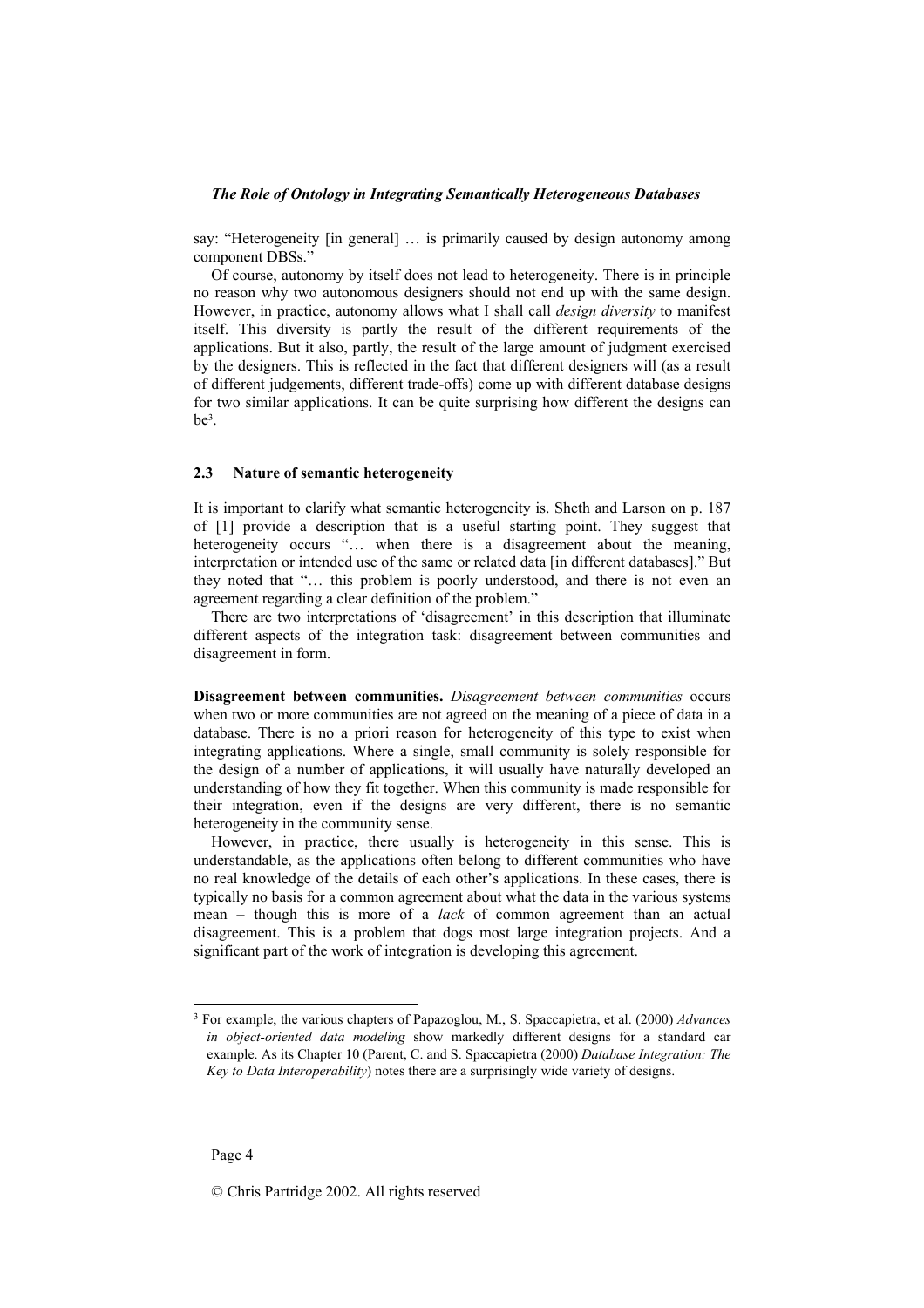The usual way of developing agreement is for the communities to agree first on what entities their data describes – and then investigate how the data in the other databases describes these entities<sup>4</sup>. Ontology can help by providing a framework for analysing and, importantly, explaining, what these entities are.

**Disagreement in form.** *Disagreement in form* is where the "same or related" piece of data in different databases has a semantically different form. Sheth and Larson on p. 187 of [1] offer as an example two attributes with the same name - MEAL-COST. The first is related to the entity RESTAURANT in database DB1 and describes the average cost of a meal per person in a restaurant without service charge and tax. The second is related to the entity BOARDING in database DB2 and describes the average cost of a meal per person including service charge and tax. Despite their surface similarities these are semantically heterogeneous – where "the heterogeneity is due to differences in the definition (i.e., in the meaning)". The two attributes do not refer to exactly the same entity in the real world, but they are closely related: BOARDING's notion of MEAL-COST is a component of RESTAURANT's notion of MEAL-COST5. This kind of close miss is characteristic of semantic heterogeneity. Ontology's role is to help unbundle the objects and making clear the relation between them. From now on the focus is on semantic heterogeneity in this sense.

## **2.4 Basis for agreement**

The last example also provides an illustration of what usually makes integration hard work. The databases in the example do not, by themselves, give us enough information. They do not tell us enough about the two MEAL-COST attributes for us to determine whether they describe the same or different things. And as databases tend to be semantically heterogeneous, we cannot even presume that having the same name is a good indication that they are describing the same kind of thing.

It is generally accepted that databases do not by themselves contain enough information for semantic matching6. And this connects the two senses of

l

<sup>4</sup> This point has been made through most of the history of database integration – for example, from Bill Kent's (1978) *Data and reality* through to Sheth's (1999) *Changing Focus on* 

<sup>&</sup>lt;sup>5</sup> It is worth noting that this, Sheth and Larson's and, presumably, the database designers' analysis assumes that the meaning of the individual attributes in not restricted to the associated entity – for example, that BOARDING's notion of MEAL-COST is not restricted to hotel meals. This assumption of a more general meaning is the beginnings of generalisation  $-$  a topic discussed later in the paper.

 $6$  See, for example, (Sheth and Larson 1990)'s comment that: "Typically, DBMS schemas do not provide enough semantics to interpret data consistently." As they also note: "Heterogeneity due to differences in data models also contributes to the difficulty in identification and resolution of semantic heterogeneity. It is also difficult to decouple the heterogeneity due to differences in DBMSs from those resulting from semantic heterogeneity.'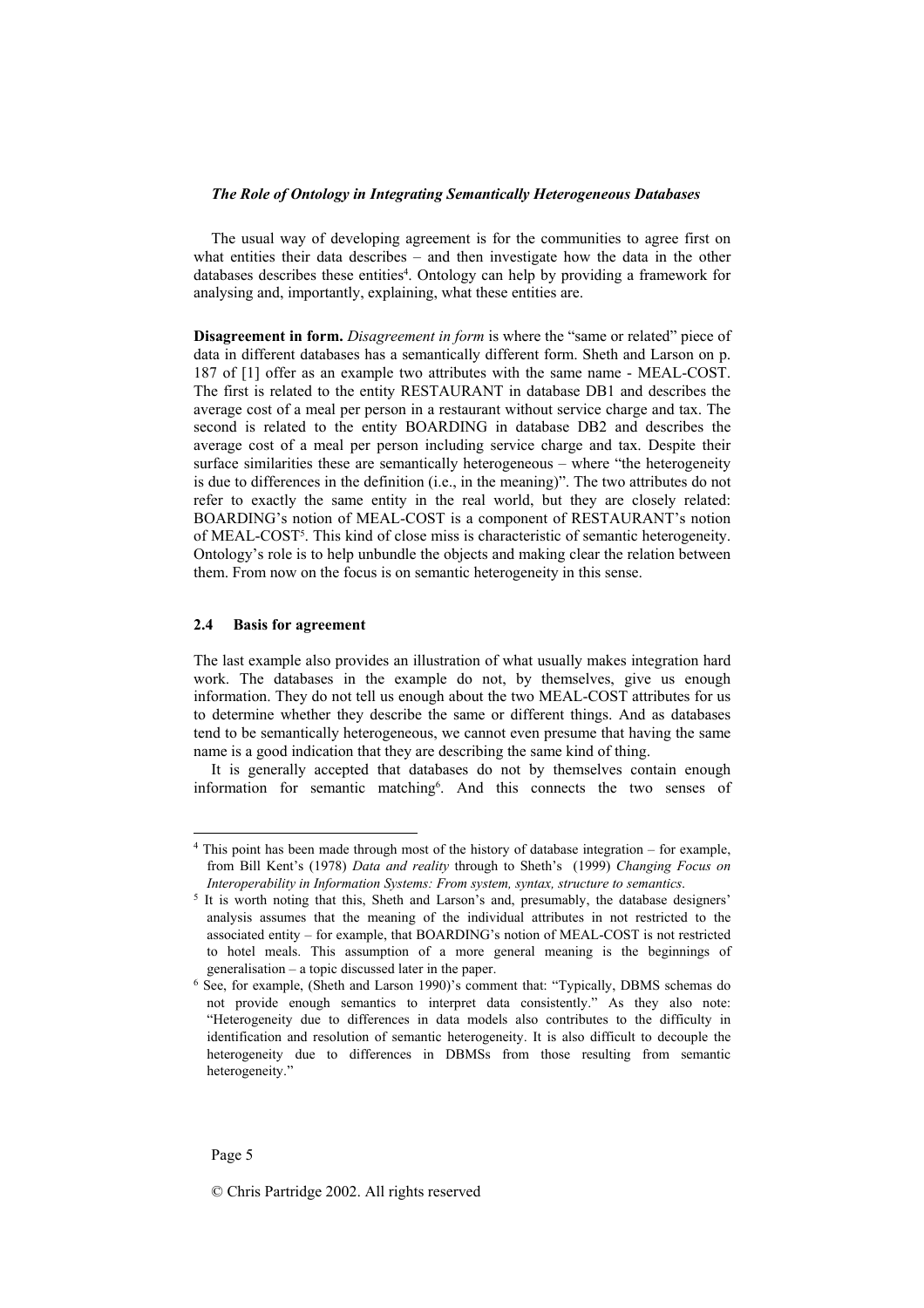'disagreement'. The process of getting hold of the information needed to determine how the forms are related involves securing agreement from the parties involved.

**Requirement for translation.** Database integration (and this MEAL-COST example) can be regarded as a special case of a general requirement for translation. The need for securing correct agreement about what the data (language) describes is clearly visible in the extreme situation where people try to develop a means of communicating when there is no known translation between their languages. The need for sufficient information to be able to make a translation is one of the key points in Quine's [2].

This point is well illustrated by the (possibly mythical) story of the meaning in English of the aboriginal word kangaroo. Apparently this meant "I don't understand", and when the British explorers asked, presumably loudly and slowly in English, pointing to what we now know as a kangaroo, the aborigines replied "Kangaroo."

The situation is not so extreme for database integrators as they can discuss what the databases describe in ordinary everyday language with the applications' communities.

As [3] note in their Introduction "…existing database schemas provide basic knowledge about the semantics of data, which may be easily enhanced … through interviews of current users and data administrators."

Page 6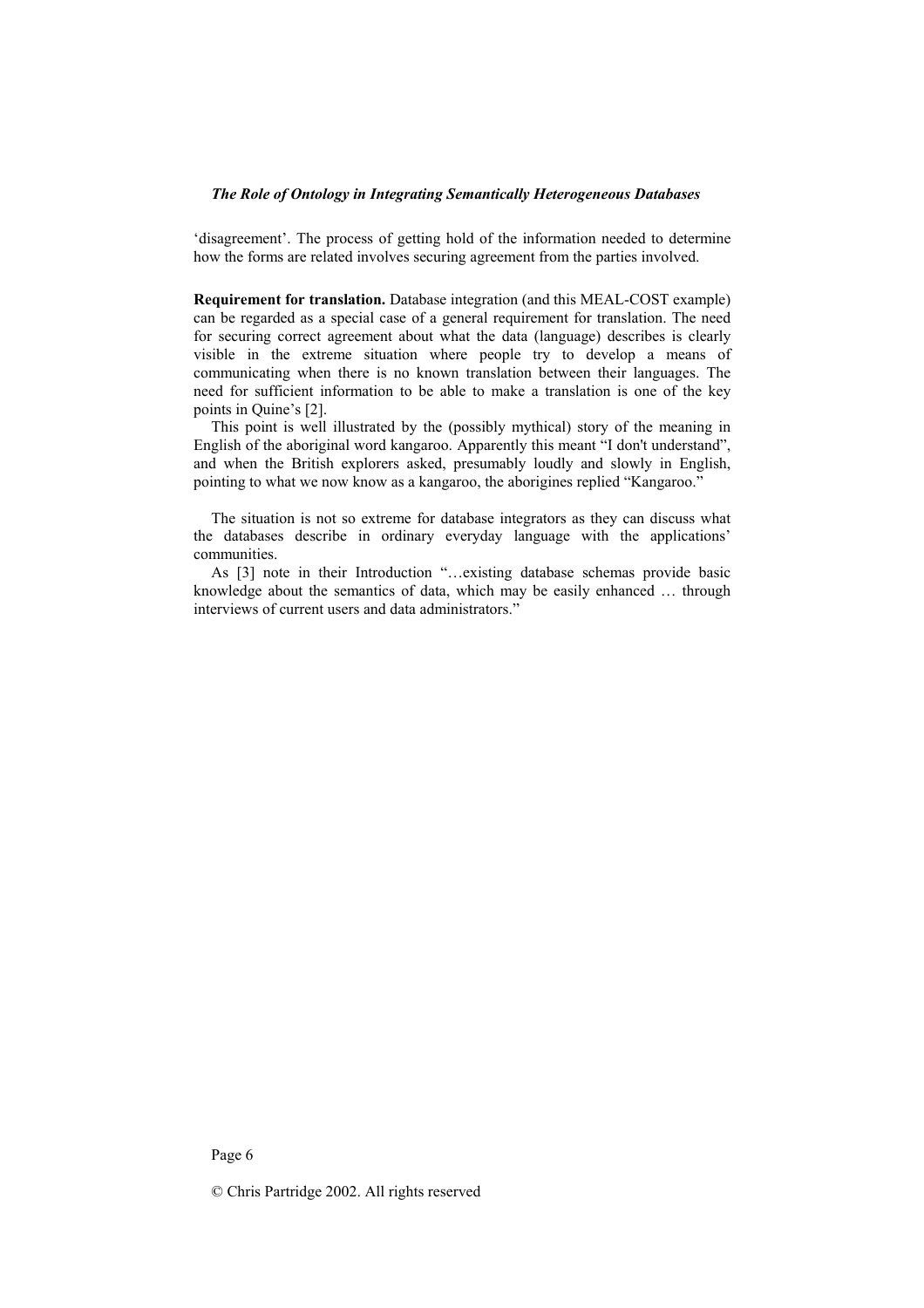**Limitations of expertise.** Neither is the situation so straightforward. What experience of integration reveals is the extent to which experts have know-how but not what I shall call, know-what. They know how to do their job, but are less clear on what the entities involved actually are  $-$  the know-what<sup>7</sup>. This is a common observation in metaphysics<sup>8</sup>. And the point is made even more strongly in relation to the institutional and social facts that are the subjects of most enterprise data9. It is a less common observation in application design where the responsibility for knowingwhat and checking this is passed over to the user-experts.

**Real world semantics.** So what one needs to know (secure agreement about) for integration, and many authors note this, is what the database representations mean, what entities they describe – their real world semantics. As [4] notes "...schema integration techniques require either explicitly or implicitly that (the relationship) between the real-world semantics of the classes to be integrated is known."10

Once we know what RESTAURANT's and BOARDING's MEAL-COSTs realworld semantics are – in other words, what the database representations describe, we are in a good position to start integrating them. And it is important to keep reminding ourselves that what is being identified here is not in the database but the entities that the database is describing.

**An ontological framework for analysis.** What ontology provides is a framework within which the "interviews with users and data administrators" can be focused on the entities the database describes and the information this provides analysed and organised. This framework helps both to explain what is happening when one analyses the 'real-world semantics' and to suggest a systematic process for undertaking it. This paper attempts to illustrate both of these.

## **3 Clarifying the terms**

Before we look at the details of ontological analysis, we need to clarify the use here of some basic terms: firstly, ontology and semantics.

l

<sup>7</sup> There are examples of this 'lack of know-what' in. and M. Stefanova's *A Synthesis of State of the Art Enterprise Ontologies: Lessons Learned* (2001) and Partridge, C's *LADSEB-CNR - Technical report 07/02 - STPO - Synthesis of a TOVE Persons Ontology* (forthcoming) and

*LADSEB-CNR - Technical report 04/02 - What is Pump Facility PF101?* (forthcoming). 8 For example, Strawson makes this point in the Introduction to his *Analysis and metaphysics*  (1992). 9 See, for example, Searle's *The construction of social reality* (1995) and Gilbert's *On social* 

*facts* (1992).<br><sup>10</sup> As it also notes: "One of the central problems ... is that the definition of relationships between local and imported data is far from trivial in a situation where information on the meaning of a remote schema is limited. … [I]n a federation of databases from multiple modelling contexts this may be surprisingly difficult."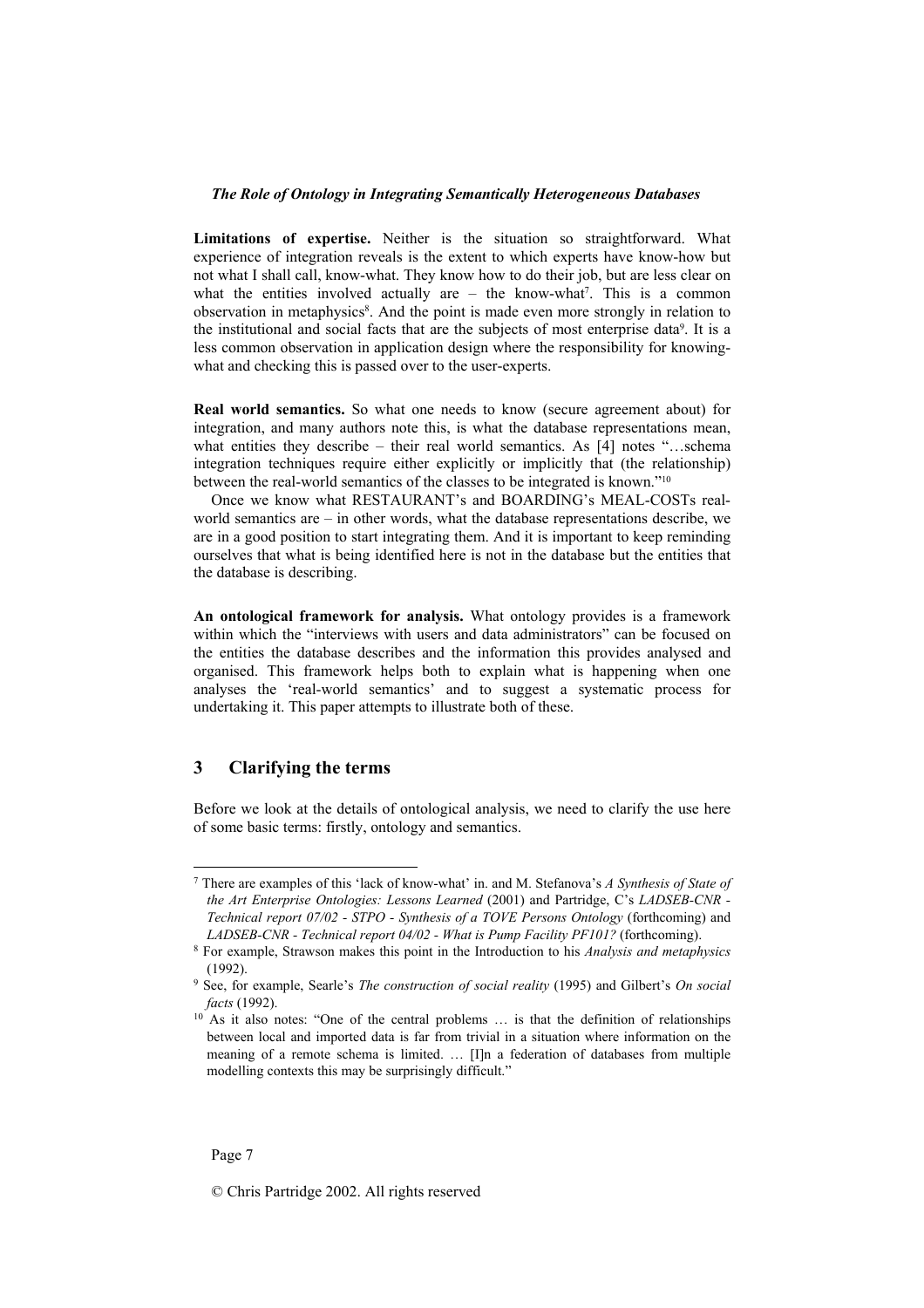#### **3.1 Ontology**

For the purposes of database integration, the traditional philosophical (metaphysical) notion of ontology is useful – where this is "the set of things whose existence is acknowledged by a particular theory or system of thought." 11

This view was famously summarised by Quine, who claimed that the question ontology asks can be stated in three words 'What is there?' – and the answer in one 'everything'. Not only that, but tongue in cheek, he also said "everyone will accept this answer as true" though he admitted that there was some more work to be done as "there remains room for disagreement over cases."<sup>12</sup>

Quine's description of ontology captures a common position in many disciplines, where it is unthinkingly assumed that the answer to the question "What is there?" will be a set of things. From the perspective of database integration, each database can be regarded as a 'theory' that acknowledges the existence of a set of objects – its ontology.

Some care needs to be taken to distinguish this traditional metaphysical use of the word ontology from one that has recently developed in Computer Science. Here an ontology is regarded as a "specification of a conceptualisation" [5] and has been applied to a wide range of things, including dictionaries. This sense of the word does not give us a fine-grained enough tool for our needs: it regards a database as simply an ontology – and so it cannot make sense of talking about the ontology underlying it, let alone underlying a set of databases.

A similar point can be made about the conceptual schema described in ANSI/X3/SPARC [6]. This is a representation of the conceptual perspective, and reflects how we conceive of the world – which is, in ways important for database integration, not the same as what our conceptualisation assumes exists in the world.

#### **3.2 Semantics**

Along with the traditional philosophical sense of ontology there is a related notion of semantics – where this is the relationship between words (data) and the world – the things the words (data) describe<sup>13</sup>. This needs to be distinguished from the different, but related, sense of the word in linguistics where it means the study of meaning<sup>14</sup>.

These notions of ontology and semantics can then be used to describe two other useful notions – that of an ontological model and semantic divergence.

 $11$  E. J. Lowe in the Oxford Companion to Philosophy.

<sup>12</sup> In W.V. Quine's *On what there is* (1948), Review of Metaphysics, Vol. II, No. 5, reprinted in *From a logical point of view* (1961). 13 Or as Nelson Goodman put it in the Introduction to Quine's lectures published as *Roots of* 

*Reference* – "… an important relation of words to objects – or better – of words to other objects, some of which are not words – or even better, of objects some of which are words to objects some of which are not words." 14 "Semantics – the study of meaning" from the Concise Oxford Dictionary of Linguistics, ©

Oxford University Press 1997.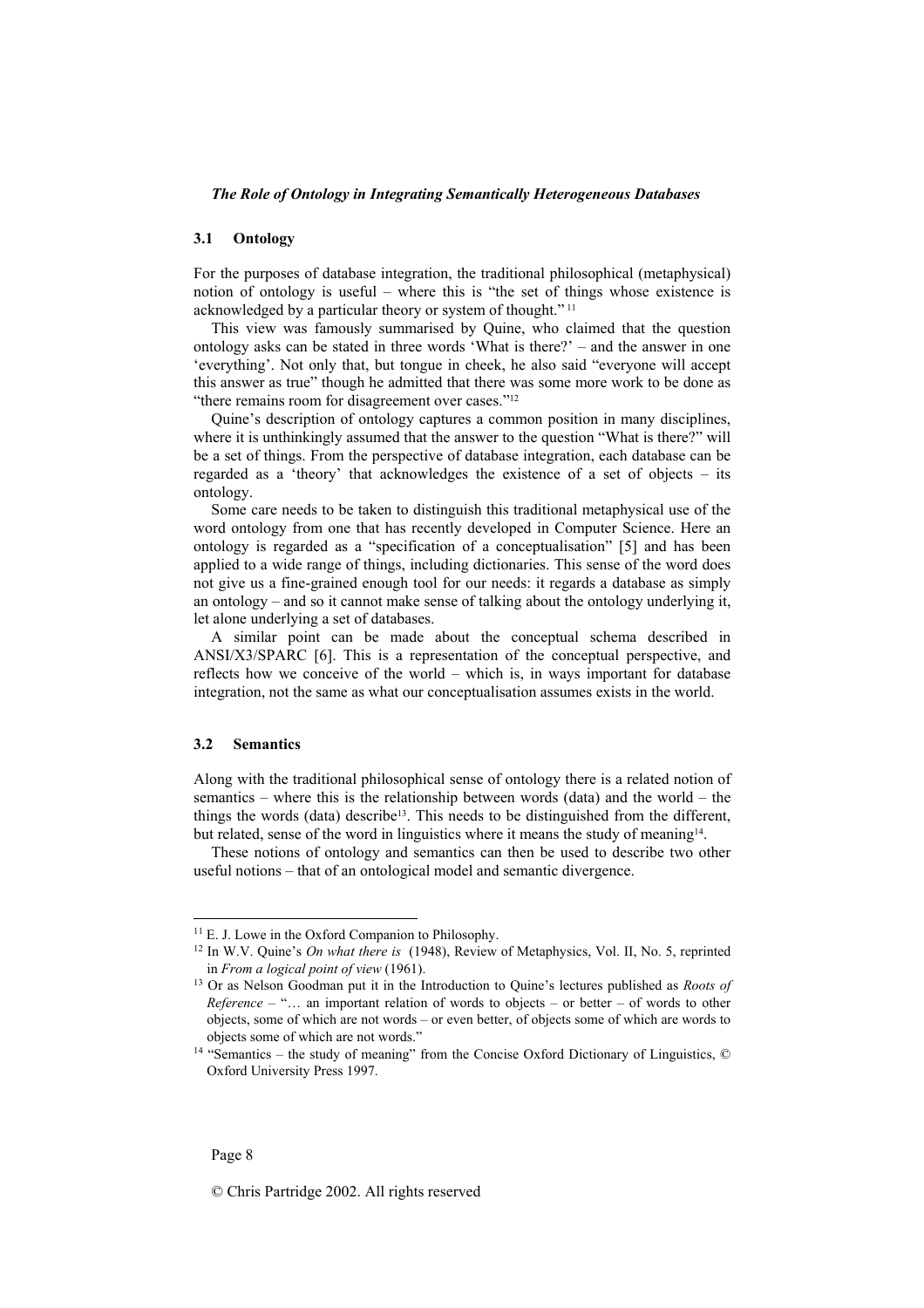#### **3.3 Ontological model**

An ontological model is a model that directly reflects the ontology. There is a simple semantics where each object in the ontology has a direct relationship with the corresponding representation in the model<sup>15</sup>.

One of the characteristics of an ontological model is that the representations in it can be regarded as the names of the objects in the ontology – from a Fregean perspective as reference and no sense (from a Millian perspective as denotation without connotation). In [7], Ruth Barcan Marcus (explicitly following in the footsteps of Mill and Russell) calls this 'tagging'.

### **3.4 Semantic divergence**

Semantic divergence occurs where the semantic relationship between the ontology and the representation is not direct and straightforward. This is related to the notion of ontological model – as these have no semantic divergence. The kind of ontological analysis proposed here involves the extraction of an ontological model from a database, and this can be characterised as identifying and removing semantic divergences.

As the examples later in the paper will illustrate, working databases are rarely straightforward ontological models – that is they have semantic divergences. While there are sometimes quite deep reasons for these, they do not have to be profound. It can also just be the exigencies of constructing an application that meets the enterprise's requirements – and then maintaining it – that cause them.

The notion of semantic divergence and semantic heterogeneity overlap – but do not coincide. By itself, semantic divergence does not necessarily lead to semantic heterogeneity. If two databases that need to be integrated have identical semantic divergences, then they are not semantically heterogeneous (vis a vis semantic divergence). However, databases with different semantic divergences (for the same objects) would be semantically heterogeneous.

In practice, much of the semantic heterogeneity in databases has its sources in differing semantic divergences. As the number of databases increases, the likelihood of this kind of semantic heterogeneity also increases. So, in practice, most database integration projects have to deal with significant semantic divergence.

l

<sup>15</sup> This is called *strong reference* in Partridge's *Business Objects: Re - Engineering for re - use* (1996).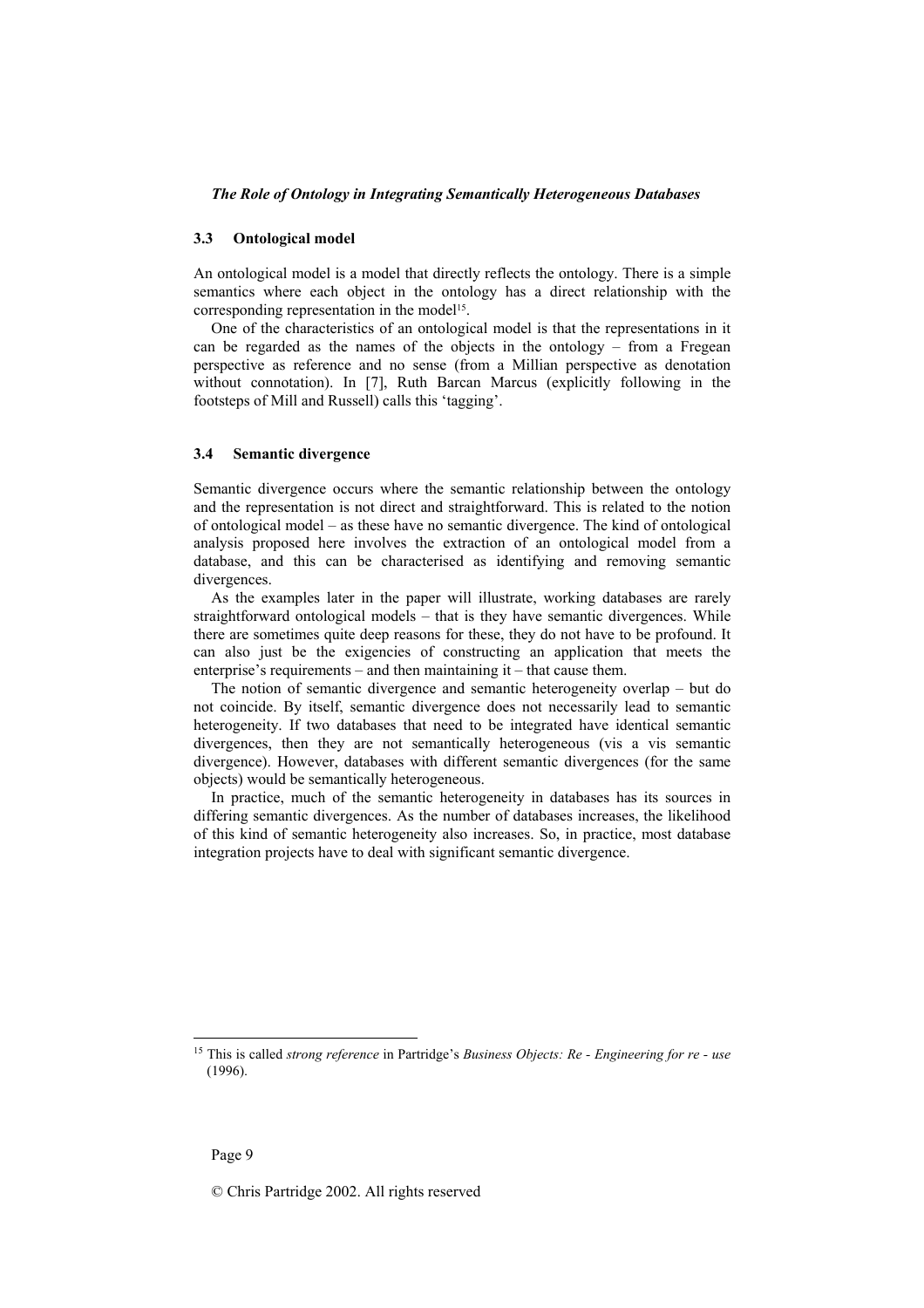**Different matching strategies.** The distinction between semantic heterogeneity and diversity can be used to characterise the way in which the ontological matching strategy proposed here differs from that typically adopted. Currently many integration projects view the semantic matching process as a mechanism for dealing with semantic heterogeneity – focusing on resolving the semantic differences between the databases. And they analyse these differences using 'real world semantics'. The unified database is then a combination of the homogenous and resolved heterogeneous data. Note that there is no reason why the homogeneous data should be homogeneous with respect to any future applications that need to be integrated. I call this the *heterogeneity strategy*.

The *ontological strategy* focuses on purging the semantic divergence from each of the databases. It analyses the semantics of the databases, making their semantic divergences explicit and mapping the underlying ontology. (This assumes there is a single common ontology underlying the various databases – a point we return to below.) This ontology then provides a basis for designing the "single unified database" that is the output of the integration. Another important benefit is that (unlike the heterogeneity strategy's unified database), this ontology's form is not tied to any of the individual databases, and so should be equally applicable to other applications that cover the same ground – a point that is explored in the later section on reference ontologies.

For simple integrations involving a small number of fixed databases the heterogeneity strategy may be the best solution. However, for more demanding integrations it makes sense, other things being equal, to adopt the ontological strategy.

#### **3.5 Ontological paradigm**

There is one more phrase whose use here needs to be clarified: *ontological paradigm*. The term *paradigm* is used here in a sense taken from Kuhn's [8]. He describes how scientific paradigms provide world views determining what kinds of things exist – for example, on p.41 he describes the Cartesian paradigm: "As metaphysical, it told scientists what kinds of entities the universe did and did not contain: there was only shaped matter in motion. As methodological, it told them what ultimate laws and fundamental explanations must be like: laws must specify corpuscular motion and interaction." For Kuhn, paradigms are the frameworks of background assumptions that scientists working in a field share. These typically make a ruling on matters that cannot (at the time) be resolved so that 'normal' scientific work can focus on areas where it can more easily make progress<sup>16</sup>.

People's ontological paradigm works in a similar way. It is the background of ontological assumptions that they share. These typically characterise what kinds of things can exist – and how they can exist. They are often formalised into a number of categories into which the rest of the things that exist fall. These categories are also sometimes known as the top ontology.

l

<sup>16</sup> This point is made on p.6 of Partridge's *Business Objects: Re - Engineering for re – use*  (1996).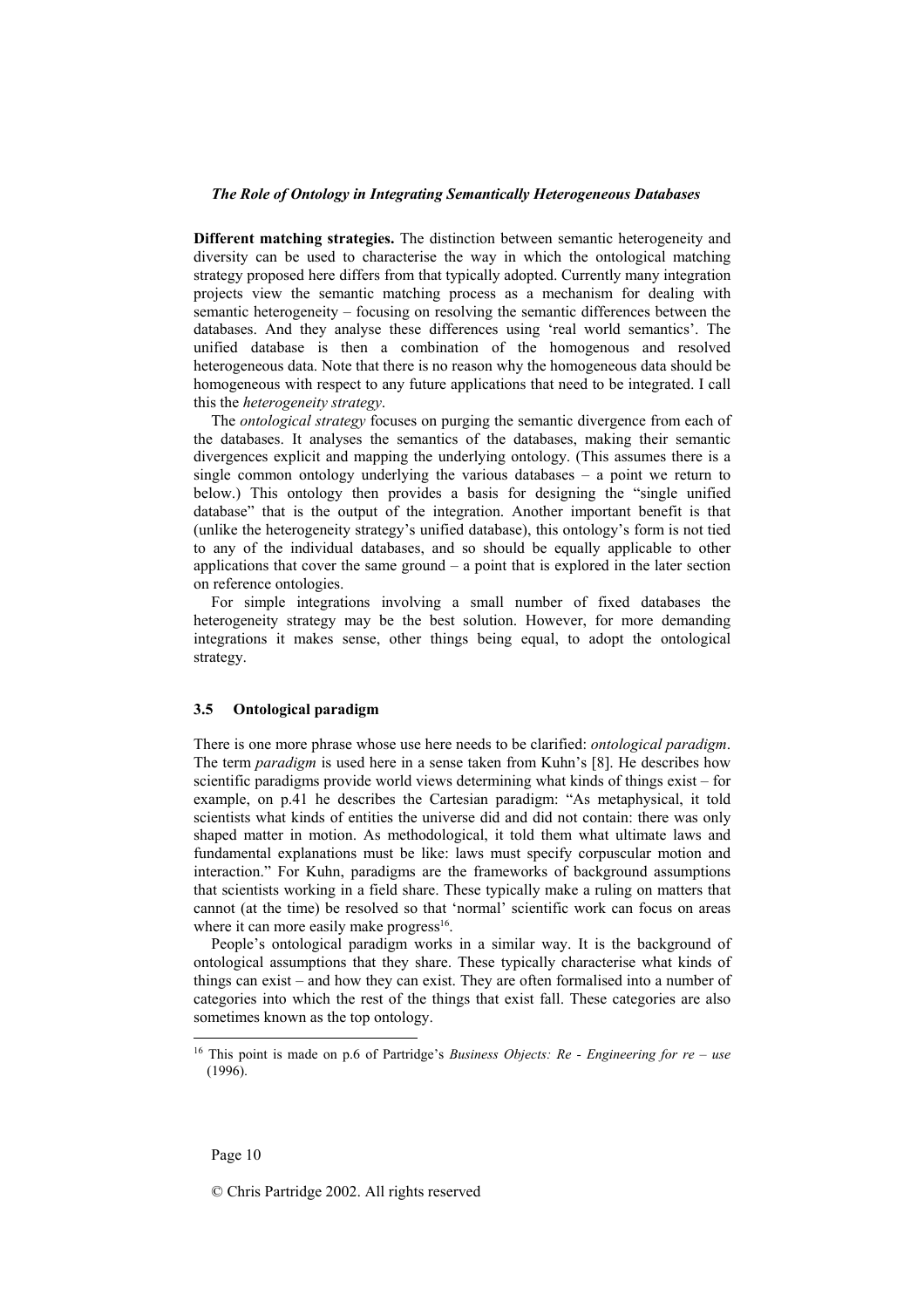## **4 Ontological analysis for semantic matching**

The preceding terms can now be used to characterise what ontological analysis for semantic integration is. Ontology provides a framework and suggests a process for the analysis needed for semantic matching. This process focuses on the semantics of the database, identifying semantic divergence. It aims to purge this divergence to produce an ontological model. One key aspect of this model is that it explicitly contains at its top level the categories that form the ontological paradigm.

To give you a flavour of this kind of analysis, this section the paper briefly describes with examples showing how it reveals some of the main forms of semantic divergence. The examples should reinforce the point made earlier, that semantic divergence is ubiquitous in database systems. The first form described here is one of the most persistent and pernicious: divergence at the categorical level – the level of the ontological paradigm.

## **4.1 Categorical semantic divergence**

Databases have a number of top-level categories or metatypes that form a framework. In some texts these database's categories (entity, object, attribute etc.) are – mistakenly – presented as if they were also ontological ones. If this were the case, then an object would always be represented in the same database category in every database. If a car is represented as an entity in one database, it would also be represented as one in every other database that used the entity category.

**Entity type as a design decision.** In practice, this usually turns out not to be so. This is a simple point, but it can be difficult to appreciate, so I quote two extracts below to ensure that it is clear. These are from data modelling textbooks and turn on the idea that it is a design decision whether to represent a thing as an entity or an attribute<sup>17</sup>.

"One of the difficulties in designing data entities and identifying their relationship is that it is not always clear whether a data item should be included as an attribute of an entity or constitute an entity in its own right. A simple example to illustrate this point is the data item LOC (location) which is included as an attribute in the EMPLOYEE entity. This could equally be set up as an entity, in which case it would have a one-to-many relationship with EMPLOYEE, as is shown in Figure 7-6. The LOCATION entity may be just a key field, or it may contain attribute data fields. In a like manner the employee address field could also be set up as an entity. No hard and fast rules can be laid down concerning the identification of entities in a database." pp. 194-5 [9].

"There is no absolute distinction between entity types and attributes. Sometimes an attribute can exist only as related to an entity type. In a different context, it can be an entity type in its own right… For example, to a

l

<sup>17</sup> Part 2 of Partridge's *Business Objects: Re - Engineering for re – use* (1996) has an extended example making this particular point by showing two different designs for the same entities.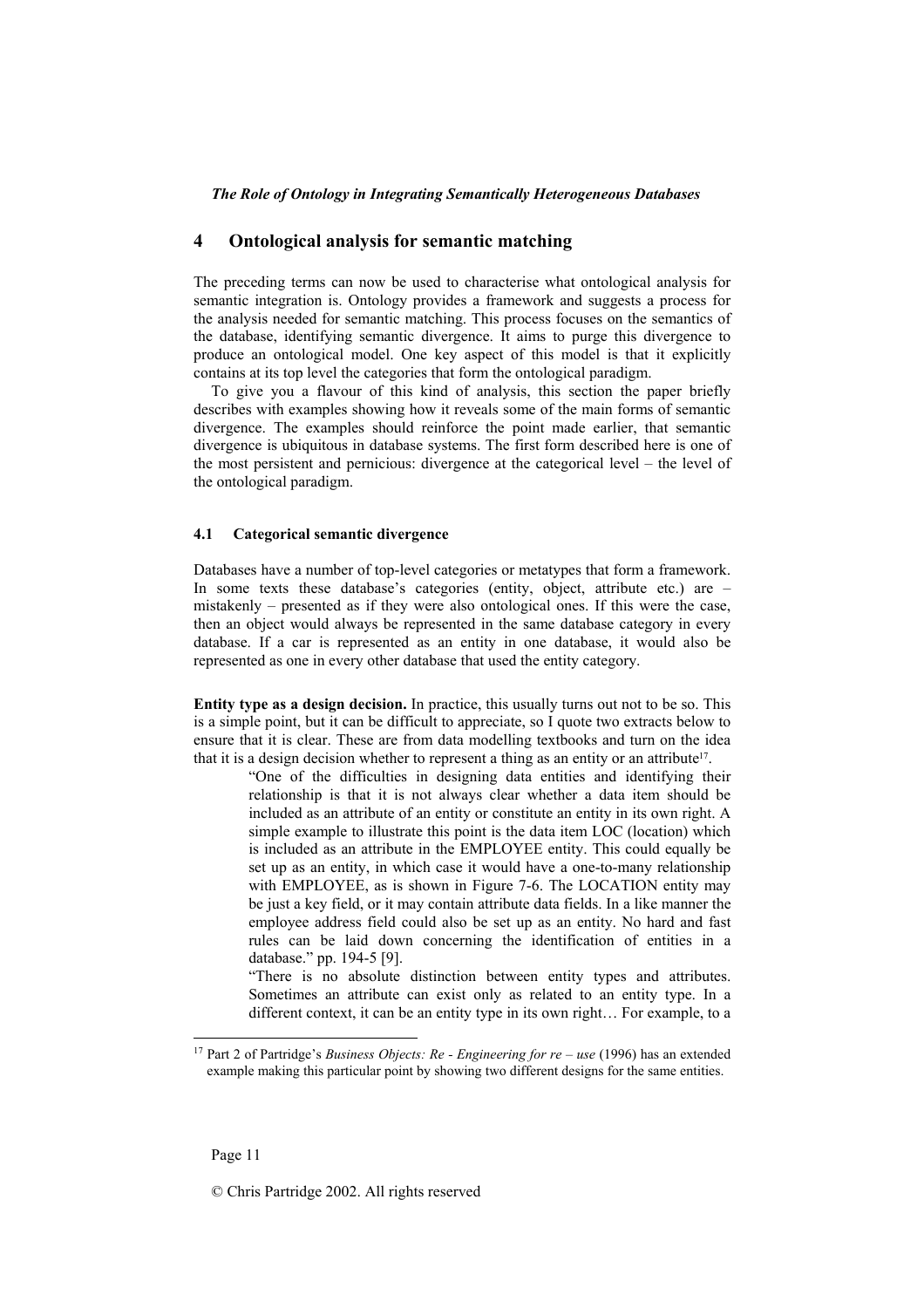car manufacture, a colour is merely an attribute of one of its products; to the company that makes the paint, a color may well be an entity type." p. 26 [10].

**Database categories as a mode of representation.** The root of the difference is that the database categories are modes of representation – rather than modes of existence (ontological). In other words, they are categorising the representation rather than what is being represented. Though these may map directly onto the ontological categories – and in an ontological model they would – there is no reason why they should. The database category is not determined by what (category of thing) is being represented, but by how the designer chooses to represent that thing. Some data modelling texts quite explicitly note this difference – as the following extract shows.

"This cannot be emphasised too strongly. An entity cannot be equated to a record, nor can a record be equated to an entity. There are many facets to this inequality. It should always be borne in mind when thinking about data in a computer because the data ultimately will be *represented* as a collection of records. The data ultimately, however, must be *interpreted* as a set of entities." [11] p. 22.

**Saving appearances.** Another way to illustrate the representational nature of the database categories is to look at what manoeuvres can be made to save the appearance that they are ontological. Many textbooks take a simple extensional view of the semantics of individual entity types. It may seem that one could use a similar extensional view to reify objects for the database categories can refer to. This provides them with a simple semantics where the representation *entity type* in a database refers to the set of entity types that the particular database's *individual entity type* representations refer to.

One result of this is that it indexes the notion of entity type to the database, with the result that there is no general entity type category, but only a series of categories relative to individual databases. For example, if colour is an entity type in database DB3, then it is a DB3 entity type – and there is a different DB4 entity type, which may or may not have colour as an instance. But there is no general entity type. Under this interpretation, the question whether colour is an entity type does not make sense. This is a substantial revision of database designers' intended meaning. They assume there are entity types per se – irrespective of the individual databases. The interpretation of database categories as representational respects this.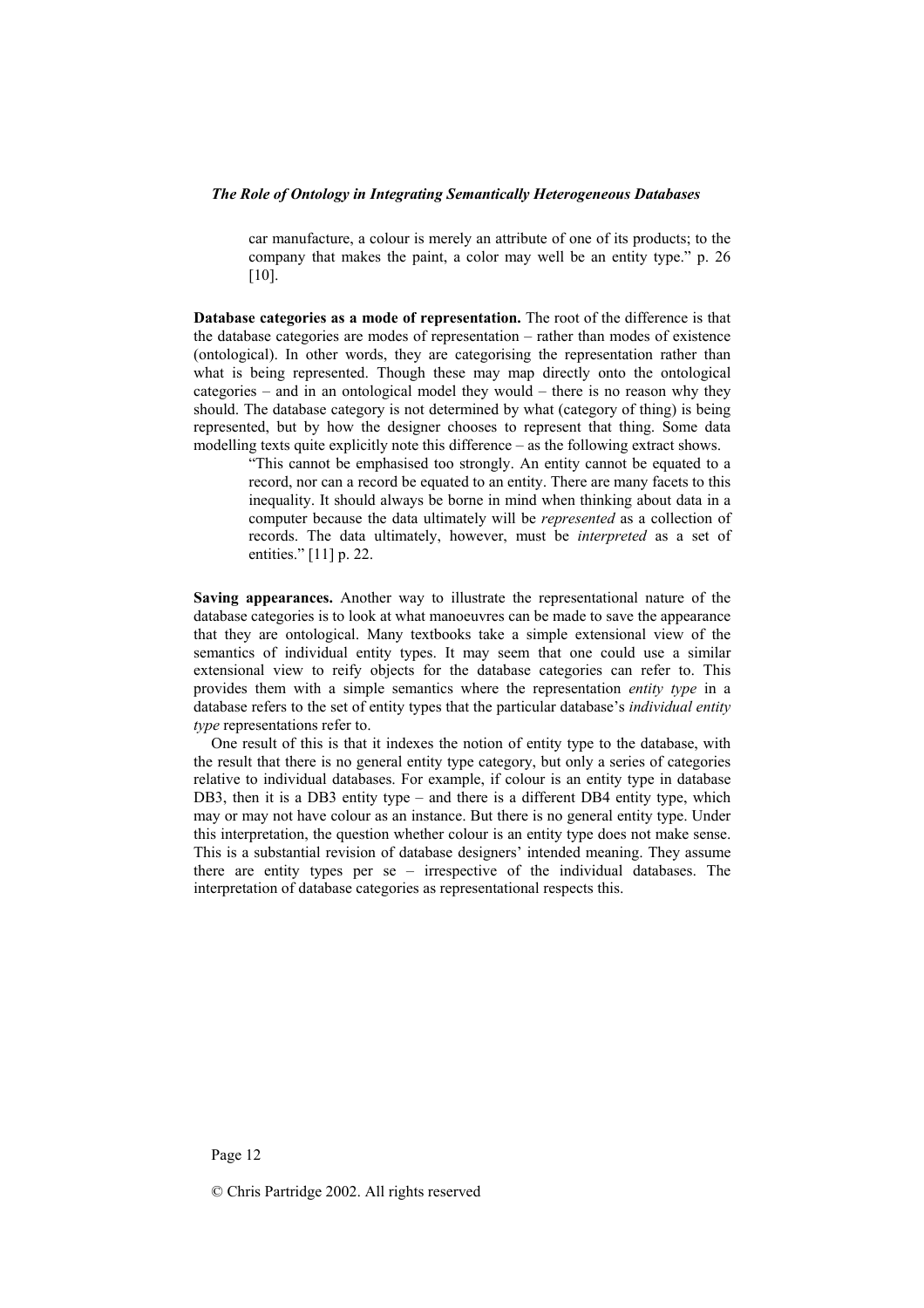**Equivocating type-instance relations.** The perception of database categories as ontological is often fatally attractive. One of the main reasons for this is the use of the same names for the representational and ontological categories and an equivocation on the type-instance relation. On the representational level, individual entity types in the database have type-instance relations with their (database) instances. They are also subject to type-instance relations with the (representational) entity type category. There is a natural interpretation of the higher-level entity type to individual entity type-instance relations as representations of corresponding ontological type-instance relations. However, there is no such interpretation for the entity type category to entity type type-instance relations (as there is no natural ontological interpretation of the entity type category).

At the representational level it makes sense to group the lower and higher levels of type-instances together. And this can (falsely) suggest that all the members of this group have a similar natural interpretation - which would then imply that there is an ontological entity category corresponding to the representational one – to act as the ontological type for higher level type-instance relations. This false suggestion is usually reinforced by equivocation on the type-instance relation – switching between talking about the representational and the ontological levels without clearly signposting that this is being done.

**Clarifying the semantic divergence of the categories.** The semantic divergence of representational categories from ontological ones provides the basis for a substantial amount of ontological analysis. The first task of this analysis is to establish the implicit ontological categories. Often the database and ontological categories will have similar names (in ordinary language) and structures – so they need to be clearly distinguished. The next task is to determine what falls under the ontological categories – as the database categorisation is not a reliable guide.

**Examples of categorical divergence.** A couple of examples where the choice of representation has been guided by the requirements of the application – rather than ontological considerations – will help to give a flavour of the kind of divergences this kind of analysis reveals.

In almost all databases, amounts, dates (and times) and locations are represented as attributes. So much so that within the database, dates and amounts are normally a specific attribute sub-type. However, they do not have to be represented as attributes – and doing so leads to some ontologically odd results.

Let me illustrate this with a simplified example. MegaBank has as customers Tom and Dick, who both live in London. In MegaBank's database the entries for Tom and Dick both have 'London' address attributes. Today Tom comes into the bank and makes a simple foreign exchange (fx) trade – exchanging a £10 note for 20 Euro one. Dick comes in later and exchanges a different 20 Euro note for the same £10 note. In the bank's database two fx trades are recorded. The first has a buy amount attribute of £10, the second a sell amount attribute of £10. Both have trade and value date attributes of today.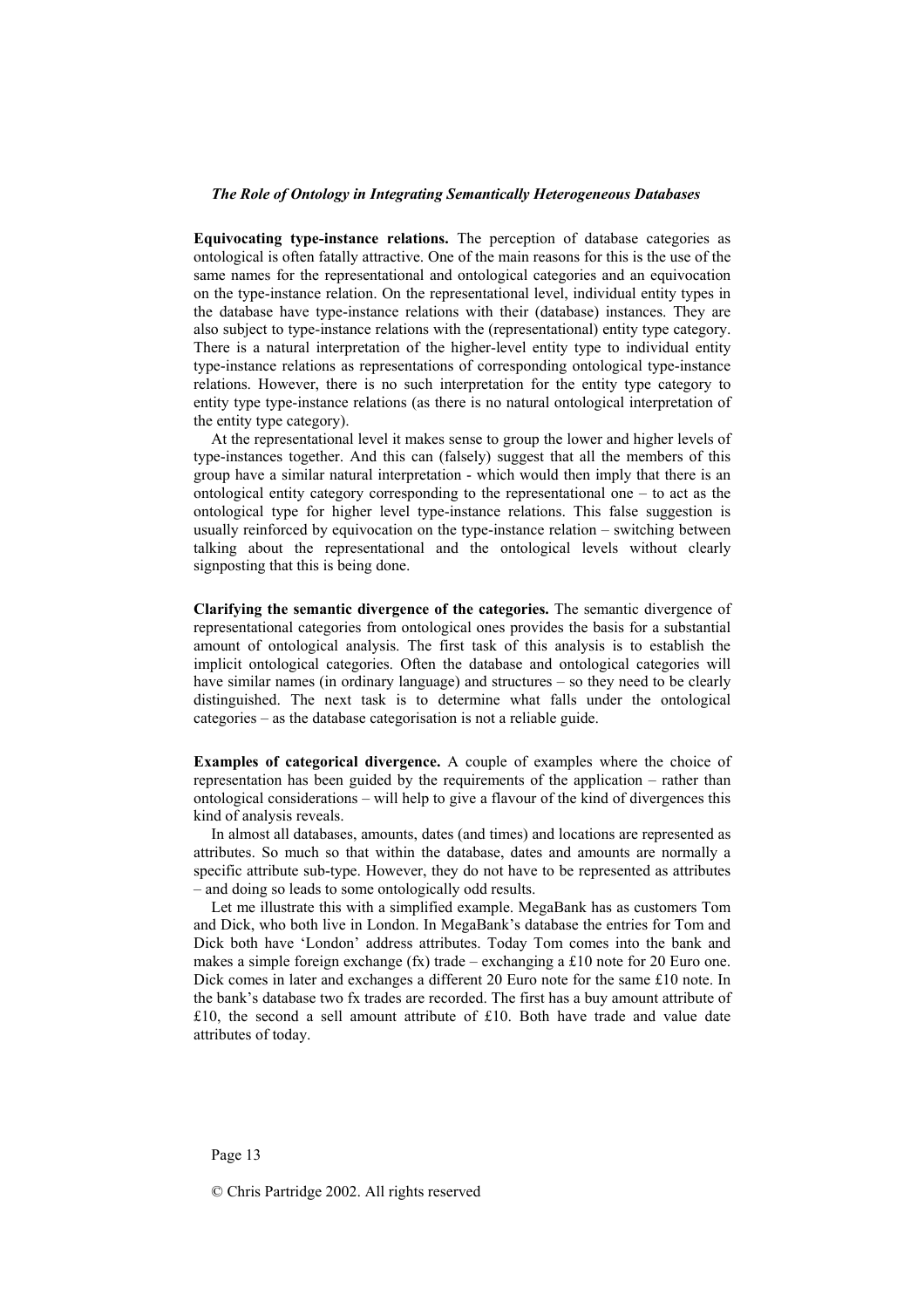From an application point of view representing the location, amounts and dates as attributes has many information processing advantages. However there are some odd aspects of this representation that suggests there is semantic divergence, these are: *ontic redundancy, missing ontic identity* and *multi-faceted representation*.

There are two address attributes, one is Tom's the other Dick's, but there is only one city, London, that they refer to. There is only one £10 note and one day (today) that the two fx amount attributes and various date attributes refer to. These are examples of *ontic redundancy* – a kind of ontic counterpart to data redundancy. There is one object that is represented many times in the database. Ontic redundancy leads to the same problems as data redundancy – a change to one representation does not propagate automatically to the others.

London, the  $£10$  note and today have an identity. We can identify and re-identify them – and distinguish them from each other and other objects. However, the database has no direct mechanism for tracking their identity. For example, just from the data, one cannot tell whether the same  $\pounds 10$  is involved in the two fx trades. This is *missing ontic identity* – the objects have identity but the database does not track it.

The £10 note is represented by an attribute that names an amount – a quantity. This quantity attribute implies the existence of the £10 note and its participation in the fx trade. This is an example of a *multi-faceted representation*: where a single representation is used to describe facets of a number of objects.

There are certain types of attribute that inhere in an entity. My personal height or weight is my attribute. For these forms of attribute, the inhered-in entity (me) underwrites the attribute's identity (and so there is no missing ontic identity). It does this because the attribute cannot inhere in any other entity – my height is mine and not yours (so there is no possibility of ontic redundancy).

For these types of attribute we talk directly about being – 'being height x' or 'being weight y'. Amounts, dates and locations are not of this type. In these cases, we talk about being indirectly – about 'being *for* £10', 'being *done* today' and 'being *in*  London'. A database design that was more interested in the ontological aspects of these objects, would treat them as entities with relationships. As, for example, a  $£10$ note entity in a participation relationship with the fx trade. And it would represent the same  $£10$  note entity as related to both fx trades<sup>18</sup>.

There are some commercial applications that find it practical to take a more ontological view. To my surprise, a couple of years ago, I came across a security settlements application that stored dates as entity types. In the last couple of years, the designers of the universal data models (for example, [12] and [13]) have chosen to represent locations (addresses) as a series of related entities.

What the ontological form of these types of object is, is a more tricky question. Aristotle (in his 'The Categories') suggests that time and place (location) are kinds of attribute – but the form of his attributes are different from that of database attributes<sup>19</sup>. The mechanism for characterising these forms is the ontological paradigm – we examine this more in a later section.

l

<sup>&</sup>lt;sup>18</sup> For a model of these three types of attributes, which reveals their ontological form, see Part 6 of Partridge's *Business Objects: Re - Engineering for re – use* (1996). 19 A point made at length in Part 2 of Partridge's *Business Objects: Re - Engineering for re –* 

*use* (1996).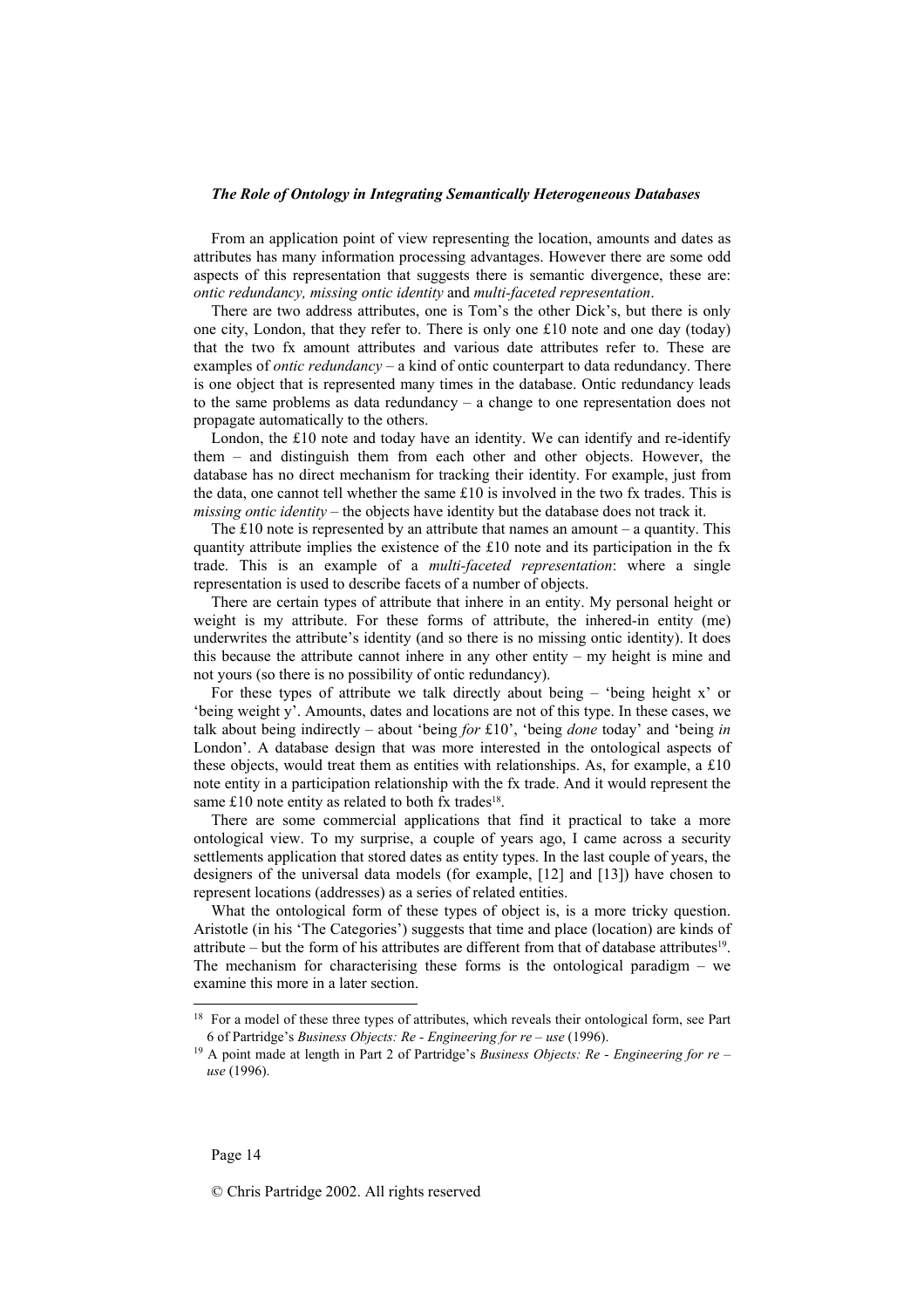#### **4.2 Lack of representational expressiveness**

There are a myriad of sources of semantic divergence. I briefly describe three more common types starting with lack of representational expressiveness.

This can occur at various levels. It can happen at the categorical level. A common situation is where the database categories do not support sub-typing: in other words, where there is no sub-type relation. Then a workaround is needed to represent the ontological sub-type relation<sup>20</sup>. A similar situation occurs when the database does not support higher levels of type-instance relation<sup>21</sup>. One result of both these workarounds is that they create categorical divergence ontological. Entity types are represented by individual database entities, and so the database category of individual entity no longer corresponds with the similarly named ontological category.

Lack of expressiveness can create divergence at lower levels. A couple of years ago I was involved in implementing a securities settlements system that was also being used for fx settlements. In order to accommodate the fx trades, a workaround that treated them like security trades had to be adopted. This involved setting up a new fx security for each combination of currencies for each date there was an fx trade. These 'fx securities' were clearly ontologically spurious – they did not refer to any kind of 'real' security.

One task within the ontological analysis is to unwind these kinds of workarounds to arrive at a clearer representation of what actually exists.

## **4.3 Indexicality**

Another common source of semantic divergence is indexicality. This is where the truth of an expression (representation) depends the conditions of its utterance. A classical example is the expression "I am here" – which is usually true, but will refer to different people and places on different occasions. This is clearly a way in which we use language (representation) and not a way in which the world is.

From an integration point of view, a central issue in the analysis of indexicality is determining which representations are indexed to their specific applications. These need to be unbundled before they can be integrated - as the examples later in this section illustrate. The ontological strategy provides a framework for this. It takes indexicality as a kind of semantic divergence that needs to be refined out of the database to get to the ontological model.

The amount of indexicality in applications soon becomes apparent when one tries to integrate across enterprise boundaries. Most enterprises' systems take the perspective of their particular enterprise as their given context. A common example, also often found in textbooks, is: employee modelled as a sub-type of person. Examination of how the data is used usually reveals that what is meant is that the

l

<sup>20</sup> Parent, C. and S. Spaccapietra (2000) *Database Integration: The Key to Data Interoperability* discusses an example of this.<br><sup>21</sup> Partridge's *Business Objects: Re - Engineering for re – use* (1996) has an example of this

involving car types.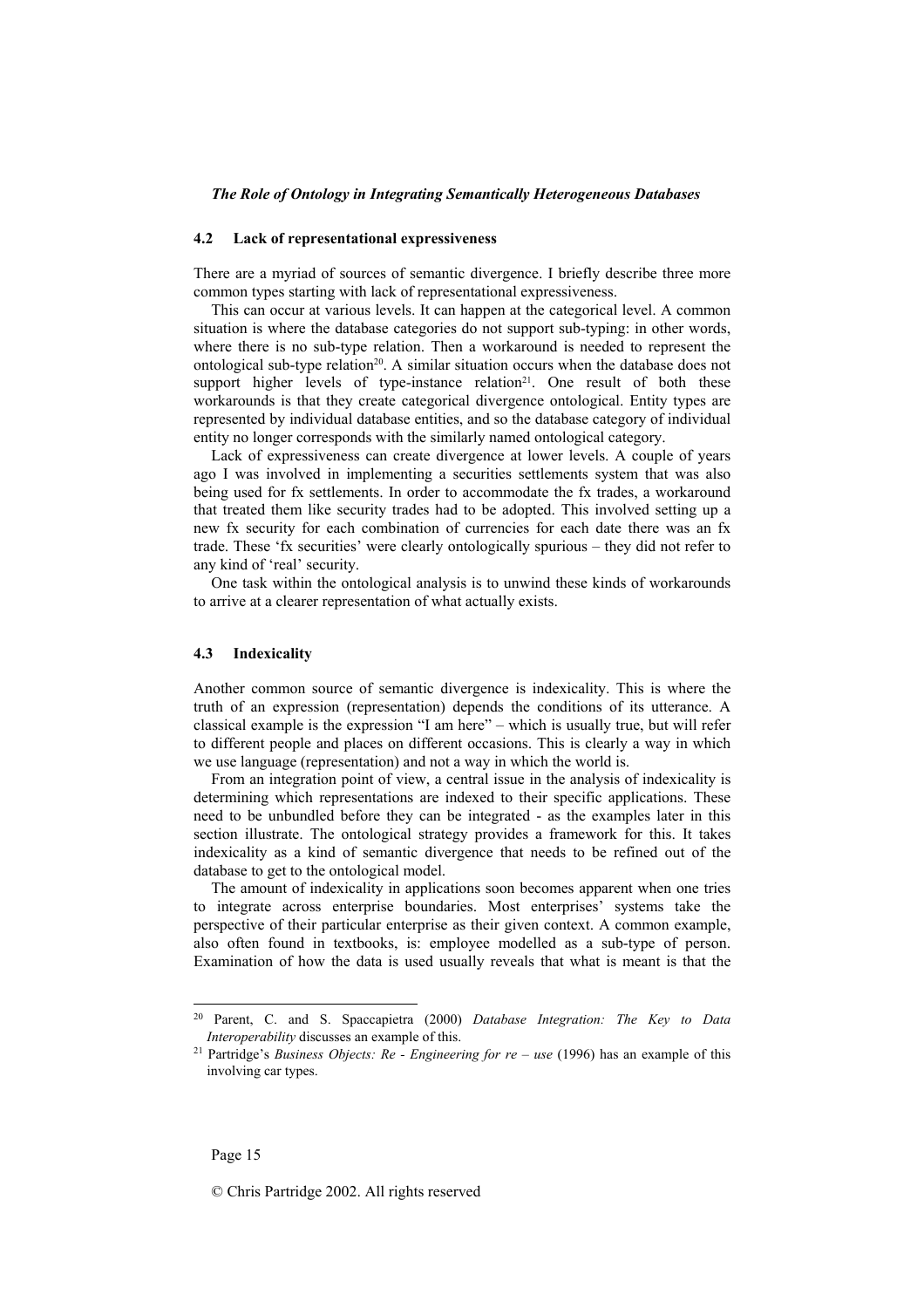person is an employee of the particular company that 'owns' the application. So an employee in Megabank's payroll application, is an employee of Megabank.

One can see that there is a semantic divergence here by considering how this application would be integrated with Gigabank's payroll application. The two employee files cannot simply be merged – the result would be a substantial loss of information. The merged file would not tell which of the two banks was the employer.

Ontological analysis reveals the indexicality as a kind of multi-faceted representation, which it unbundles as person and an employed by relation. This unbundled relation can be directly merged without any problematic loss of meaning.

Most enterprise applications abound with indexicality. Examples are:

Securities trading applications that have security purchase and security sale as types of deal – reflecting the way dealers talk about their trades. The indexicality is revealed by the fact that the trader's security purchase is the counterparty's security sale – and vice versa.

 In many applications there is the notion of legal entity, but this is relative (indexed) to a particular legal system. This point is touched upon in [14] and explored in more detail in [15].

 Commercial applications represent roles that are indexical. For example, the role of counterparty (or customer or supplier) is relative to the party (or supplier or customer). Here an application's customer is the customer's application's supplier.

And the issues of indexicality get complicated when the 'owner' of the application is not clear. For example, an application is being used by a department, but the employer is the company of which the department is part. This kind of identity can get even more problematic during mergers and acquisitions<sup>22</sup> – hence the importance of making a good ontological analysis to purge the indexicality.

## **4.4 Epistemic characteristics**

The final source of divergence described here is epistemic characteristics. The designers of databases need to specify what the database has to 'know'. So its form can be the result of designed epistemic characteristics, which conceal the underlying ontological form.

The clearest examples of this are often found in the constraints imposed on relations. For example, an insurance application may allow for the birth date to be entered for a policy holder – but designate this as optional. From the database designer's (epistemic) perspective, it is enough to specify that the application only has to be able to store this, but does not need to know it for each policy holder. However, from an ontological point of view, each person has a birth date – even if the application does not know it. So birth date is ontologically mandatory, but epistemically optional. The ontological analysis aims to reveal this kind of underlying form.

l

<sup>22</sup> A point pursued in Partridge, C's *LADSEB-CNR - Technical report 07/02 - STPO - Synthesis of a TOVE Persons Ontology* (forthcoming).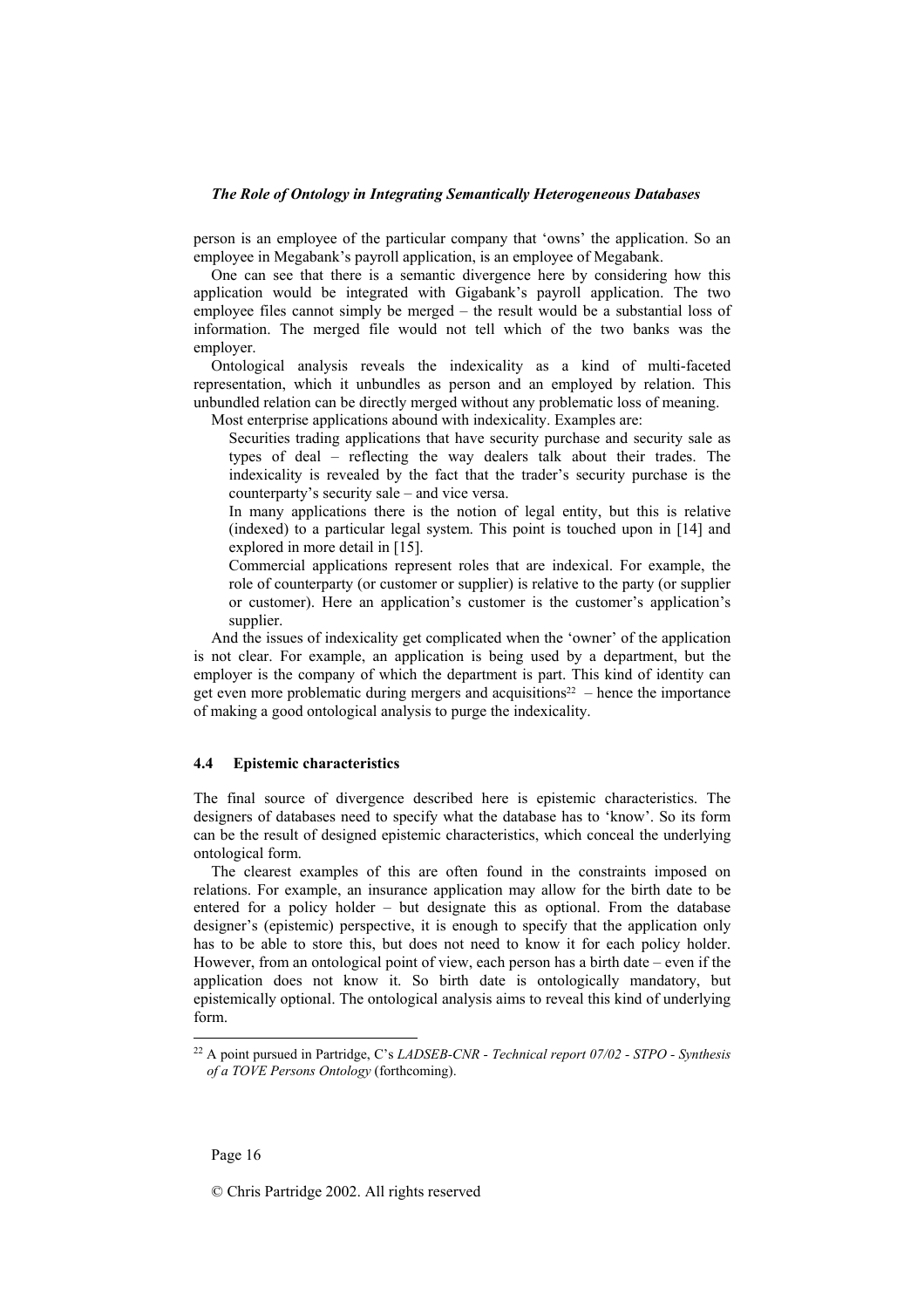### **4.5 Clarifying and explaining**

The forgoing discussion and examples illustrate a point the metaphysicians have been at pains to point out. That the ontological analysis raises questions whose answers both clarify and explain what things are being represented and what kinds of thing they are. The explanations help, among other things, to ease the process of gaining agreement across communities – helping to resolve the 'disagreement between communities' mentioned earlier.

### **4.6 Introducing semantic divergence**

Though not part of the scope of this paper, to avoid misunderstanding, it may be worth noting that it is not being suggested that semantic divergence should always be avoided. For example, it is likely that the design of the unified database will involve introducing the semantic divergences that the applications require – maybe reintroducing divergences that have been purged. For example, in a security trading application, dealers may wish to classify their deals as (indexical) security purchase and sales. The point is that semantic divergence gets in the way of ground level semantic matching – and so needs to be purged when doing this.

## **5 A better analysis**

This kind of ontological analysis not only offers a better way to do the existing task, it also produces a better result. This section describes two aspects of this. The first is one of the most valuable from the perspective of the enterprise. It is that the analysis encourages a kind of generalisation that reduces complexity, leading to a simpler, more general model. The second aspect described is less immediately obviously a benefit. This is ontological relativity – which, properly harnessed, can be used to enhance benefits such as generalisation.

## **5.1 Encouraging generalisation that reduces complexity**

Complexity is a major issue for large integration projects. As the size of the individual applications and the number of applications grow, the amount of matching required grows exponentially. Ontological analysis helps as it both prepares the ground for and suggests generalisations.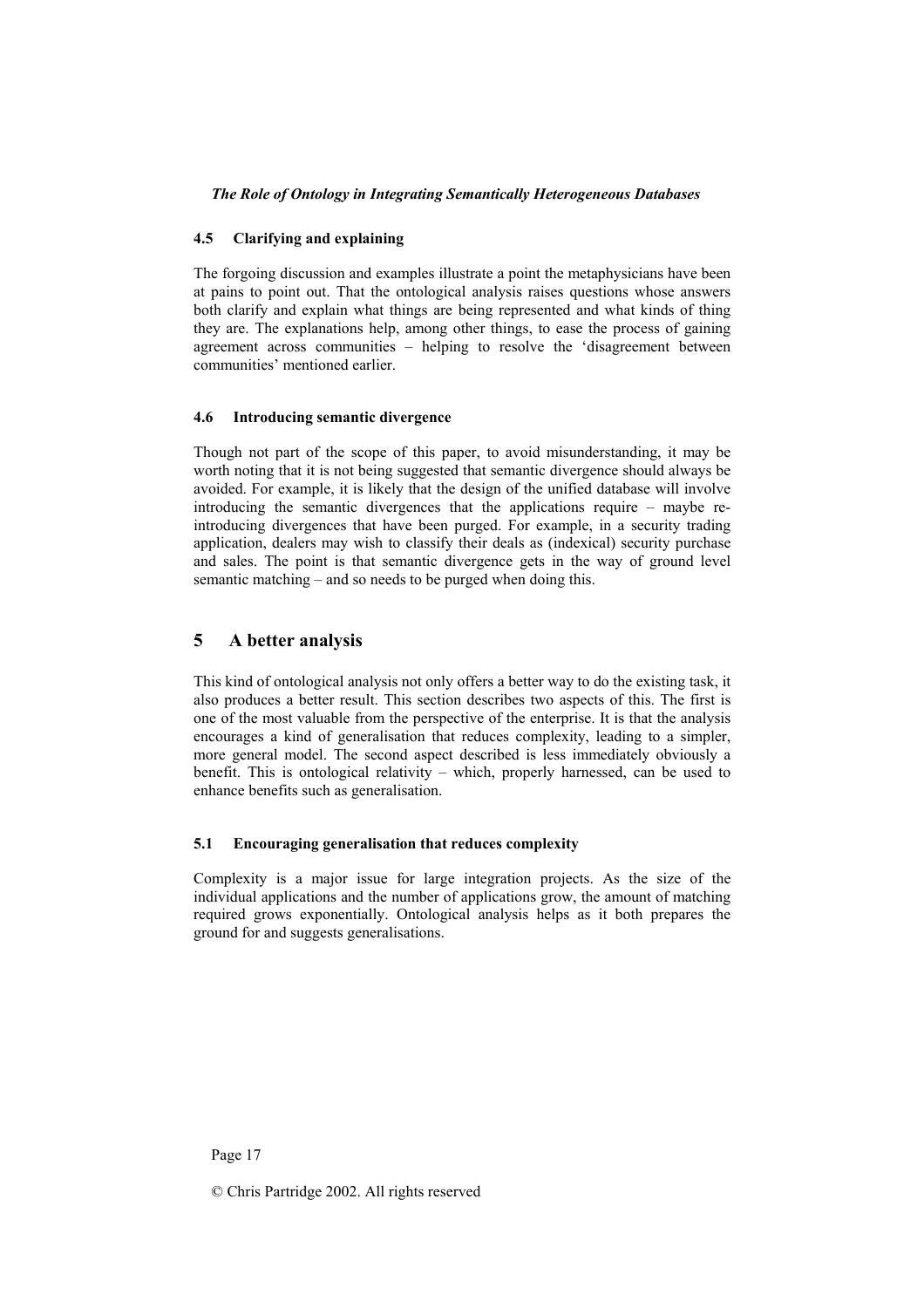**Describing generalisation.** Generalisation is not often described in textbooks – so I clarify what is meant here. It can be usefully contrasted with the notion of abstraction. This has its origins in Locke [16], see for example, ii. xi. 9 and 10 and iii. iii. 6 ff. Central to the notion of abstraction is taking an idea, then, by ignoring some of its details, ending up with a more general idea. For Locke it is the psychological mechanism that enables humans to move from less general to more general ideas – from the idea of an equilateral triangle to that of a triangle<sup>23</sup>. More recently, computer science has taken up Locke's notion.

Generalisation works in a different way. It is similar in that it starts with a collection of types and by analysing commonalities generalises them. It is different in that it makes the original collection redundant, not only without losing any information, but also ending up with a smaller simpler collection of types<sup>24</sup>. Though generalisation is not mentioned much in computing textbooks, it is common practice in actual projects<sup>25</sup>. What is less common is an environment, like that provide by ontological analysis, which encourages generalisation and creates the opportunity for high levels of generalisation.

Outside computing generalisation is recognised as a key feature of the growth of knowledge. For example, Kuhn's [8] regards radical generalisation as a feature of scientific revolutions – where the revolutionary theory is both more general, simpler and typically contains *more* information: information that was not explicitly known at the beginning. This generation of extra information is a common feature of generalisation – within scientific theories it is often known as fruitfulness.

It is clear that semantic heterogeneity and divergence can hinder generalisation. If the commonalities of two entities are represented in a semantically different ways, their similarities are more difficult to see. And the semantic differences may create the appearance of commonality where, in reality, none exists. So ontological analysis clears the ground for generalisation, by making what exists clearer.

*Examples of generalisation.* But it practice it does more than this. Experience of using the ontological analysis for semantic integration shows it actually encourages, often enforces, generalisation. This can be illustrated using the earlier examples.

The example recognition of the indexicality of the notion of security purchase, turned on seeing that the same thing the application classifies as a security purchase, the counterparty's application classifies as a security sale. This suggests, by analogy, that what the application classifies as a security sale will be classified as a security purchase by the counterparty's application. This, in turn, suggests there is a more

l

<sup>&</sup>lt;sup>23</sup> People were unhappy with Locke's proposal from the beginning. His near contemporary Berkeley criticised the notion: see for example, paras. 6 ff. and paras. 98, 119 and 125 of his *A treatise concerning the principles of human knowledge*. More recently Frege has made some trenchant criticisms. Dummett's *Frege: Philosophy of Mathematics* (1991) has a good

summary of the Fregean concerns.<br><sup>24</sup> Partridge's *Business Objects* (1996) has an extended description of this with examples.<br><sup>25</sup> For example, Doug Lenat, the progenitor of Cyc, in a posting to the SUO mailing list dated Thu 11/04/2002 wrote "… we continually try to police the KB and find ways to generalize and combine assertions, to REDUCE the number of assertions …".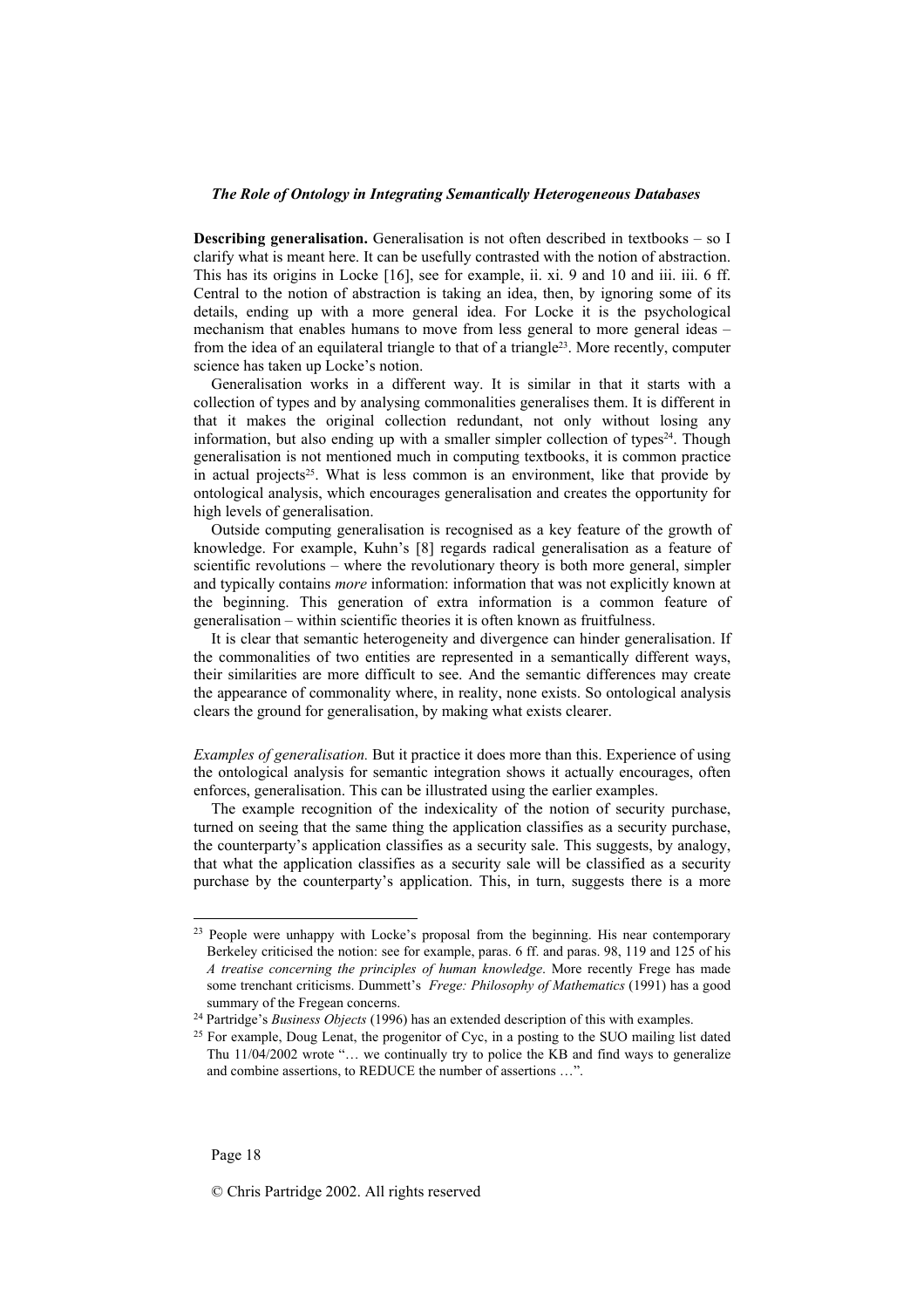general class of security trade that underlies both security purchases and sales. Interestingly this more general class also encompasses internal trades – where both parties are 'within' the application. Previously these would be a different class of trade as they were, from the application's point of view neither (or both) purchases or sales. This is a simple, though far from trivial, illustration of fruitfulness.

A similar analysis can be made for customer and supplier – where the generalisation also manages to encompass internal customer-supplier relationships. Ditto for counterparty.

As these examples should make clear, within the ontological framework, integration analysis naturally leads to generalisation. And it can also, usefully engender a culture of generalisation.

### **5.2 Using ontological relativity to improve integration analysis**

For the analysis, and in particular, generalisation, to work smoothly there needs to be a single common underlying ontology. This is an aspect of the ontological framework that now needs to be clarified.

It turns out that there is *ontological relativity*: that different applications can be based upon different ontological paradigms. It is perhaps easiest to see this with a simple example

**A simple example of ontological relativity.** Consider two of MegaBank's applications. One is for trading securities. Fund managers use it to buy and sell securities, which are recorded in its database. The other is a portfolio performance application. This tracks the long-term performance of the portfolios of securities bought and sold by the fund managers. Both applications keep a record of the securities involved. At first sight it might appear that there is an ontological type, securities, that is represented in both applications – and there is some truth in this. However, closer examination of exactly which securities the applications consider exist throws up some fundamental differences that cannot be simply explained away as semantic divergence.

In the trading application, a natural interpretation of what qualifies as a security changes over time. There is a notion of a security currently existing. Before a new security is issued it does not (currently) exist (ignoring grey markets, to keep things simple) and once it matures it no longer (currently) exists. This makes sense, as a trader cannot trade a security that does not currently exist.

In the portfolio performance application, there is a different natural interpretation. Here securities that have matured are still securities. They have an important part to play in the calculation of the performance. In this application, the notions of coming into and going out of existence seem to have no place. Securities have a lifespan, they get issued and mature, but these events are not burdened with the extra load of indicating existence.

The two applications have different natural interpretation of, say, the representation of IBM's ABC bonds. The trading application would say that IBM's ABC bonds exist now, but (simplifying slightly) will no longer exist after they mature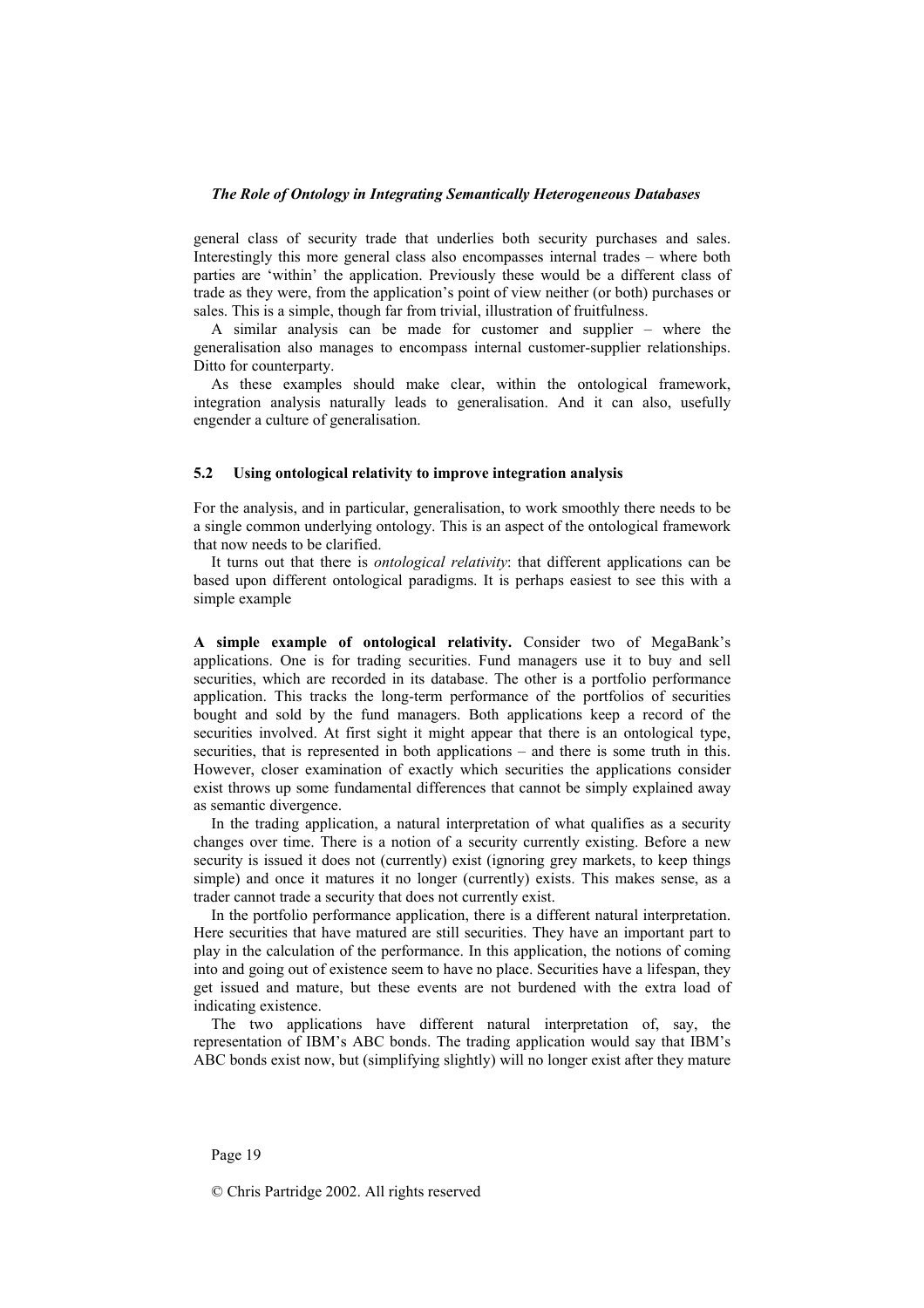next week. Whereas the portfolio performance application will say they exist simpliciter. They *cannot* be talking about the same bonds.

The different ontological paradigms underlying these two interpretations are well known to metaphysicians. The trading application has an ontological paradigm that includes a position called presentism that takes tenses as real, affecting existence. The portfolio performance application includes a position called endurantism that does not. (One can find explanations of these positions in metaphysics textbooks such as  $[17]$ ).

**Mapping between the paradigms.** As noted above, the ontological analysis has, strictly speaking, clarified that the IBM ABC bonds in the trading and portfolio performance applications are different things. Yet no practical person would want to claim that the two applications are talking about different IBM ABC bonds – they intuitively recognise that the two are, in some sense, the same. They also intuitively recognise that they are not identical. The portfolio performance's database of securities cannot simply be installed in the trading application.

From a database integration point of view, there is a need for a single unified view across the two applications. To do this one needs to accommodate both applications within a single ontology. The natural way to do this, in this case, is to provide an interpretation of the trading application within the portfolio performance application by introducing the (indexical) notion of a currently tradable security – and so currently tradable IBM ABC bonds. This manoeuvre re-interprets (slightly less naturally from the trading perspective) the presentist trading ontology as a semantically divergent version of the endurantist portfolio performance ontology.

**Understanding the scope of ontological relativity.** As the example makes clear, the ontological paradigm is rarely particularly explicit in the database – or in the minds of the community using the database. Ontological analysis requires the relevant parts of the paradigm be made explicit. Therefore it is helpful if one can start the analysis with some idea of the scope of ontological relativity – in other words, how the ontological paradigms can vary. One way of understanding the differences between the paradigms is to consider them the result of different metaphysical choices<sup>26</sup>. These choices, typically closely related, determine what kinds of things count as existing. Overall, once one has made these choices one has settled on an ontological paradigm. However, different choices lead to different ontological paradigms.

For example, the choice between endurantism and perdurantism involves deciding whether change is real (exists). Similarly, the choice between presentism and eternalism involves deciding whether the passing of time is real.

<sup>26</sup> Partridge's *Business Objects* (1996) offers another route to understanding – it explains how the ontological paradigms evolved in response to various problems.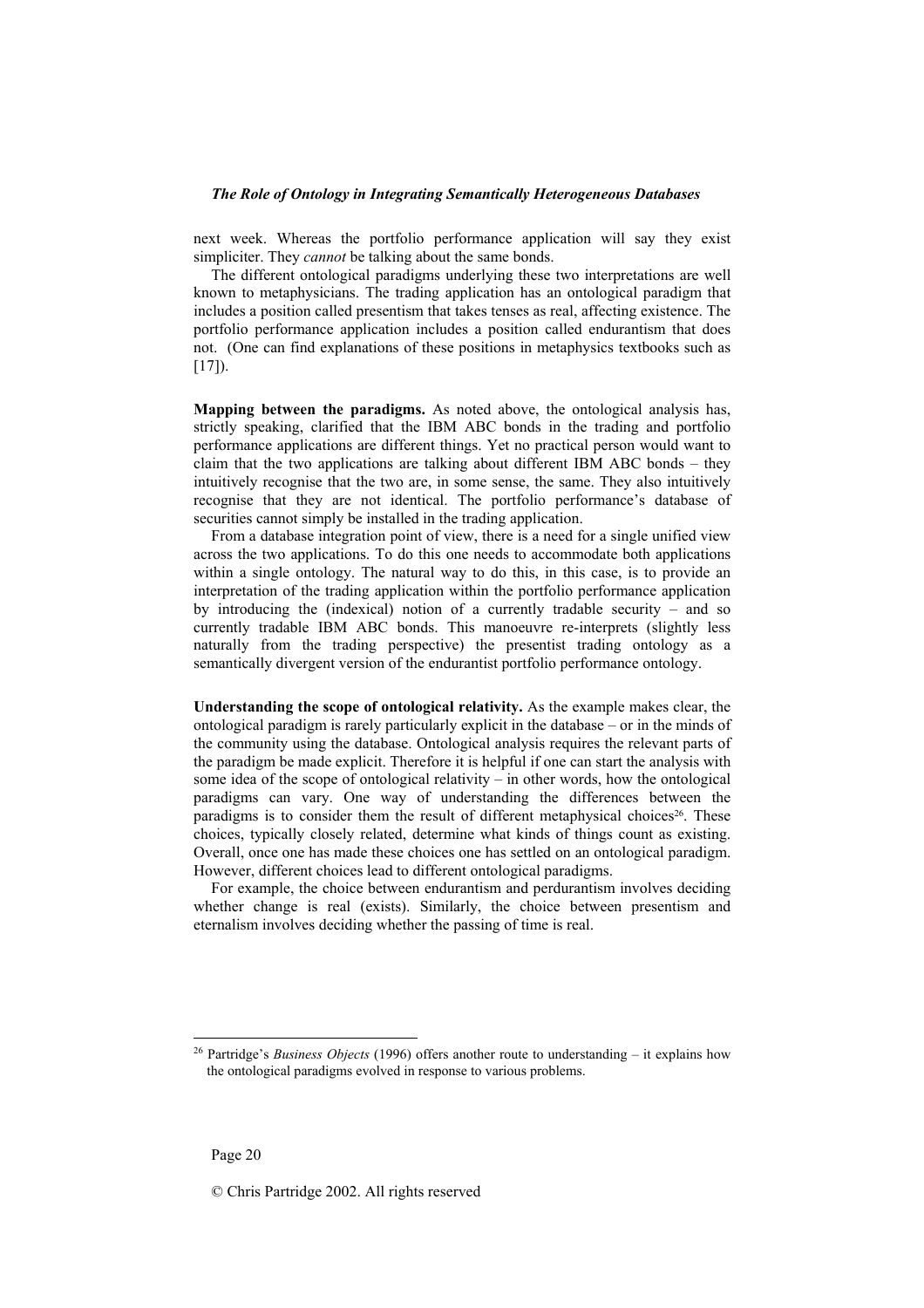**Converting a liability into an opportunity.** For an integration project, at first sight the existence of ontological relativity seems a liability. The task of semantically matching takes on an extra level of complexity. Not only is there a need to determine when different databases are talking about the same thing (within a paradigm) – but also of determining how to map the things that exist according to one paradigm into the 'same but different things' that exist according to another (across paradigms). There is also the task of determining which paradigm underlies each database and which should underlie the unified database.

However, opening up the choice of paradigm presents an opportunity to select one that is most suitable for the integration task at hand – taking into account the various  $costs$  and benefits<sup>27</sup>. This differentiates the position here from the situation in the traditional metaphysical debate. Here there is clear goal for the paradigm – application integration – and a basis for measuring the success of achieving it.

There are a number of factors to consider. One that has already been mentioned is the need to deal with the complexity that currently dogs most large integration projects – and how ontological analysis can encourage a form of generalisation the reduces this complexity. It turns out that the metaphysical choices that go into making up a paradigm can have a big effect on the degree of complexity generated<sup>28</sup>.

One aspect of the metaphysical choices that go into the paradigm that is well known to metaphysicians is that they can have a multiplying or unifying effect. The multiplying choices lead to a wider range of types of entities and the need to explain how these are related. From a complexity management point of view, this is undesirable – and this needs to be taken into account when deciding upon the ontological paradigm.

A good choice of paradigm is even more important when building a reference ontology – the subject of the next section.

## **6 Using integration to build a reference ontology**

It should also be becoming clear that the application independence of ontological models makes them a prime candidate for reference models. By stripping the applications of the semantic divergences introduced to satisfy their requirements or the design judgements of the designers, a common application-independent foundation is revealed. This can act as the basis for the integration of applications (and a variety of other tasks) in the domains that it covers.

#### **6.1 The yet-to-be completed universal reference model**

In an ideal world one might be able to set up a project to produce a universal reference model that could form the basis for integrating any application. In the real

<sup>27</sup> David Lewis's (1986) *On the plurality of worlds* is unusual in having an extended discussion of the need to balance the costs and benefits when deciding upon an ontology. 28 This is one of the major themes of Partridge's *Business Objects* (1996).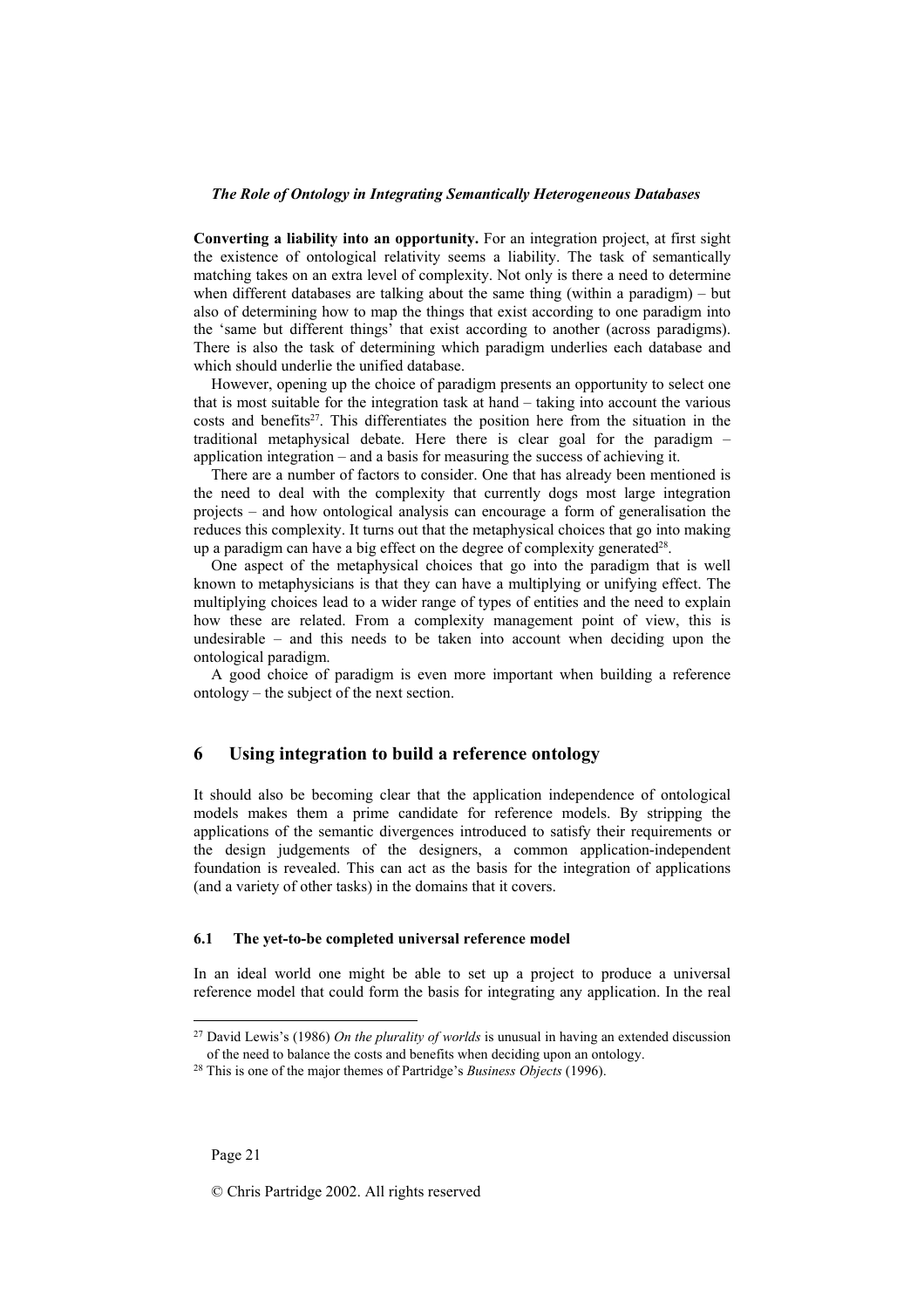world, the elements of this putative model are often going to be developed piecemeal in particular integration projects. This leaves the meta-integration task of combining these elements.

## **6.2 Piecemeal development**

Using integration projects to develop the pieces of a wider reference model has several advantages. The various databases input to the integration project provide vital 'real' information supplemented during the ontological analysis. Also the unified database is an excellent test bed for the unified ontological model. Users will soon make plain if it does not work.

## **6.3 Meta-integrating a universal reference model**

The task of integrating the various piecemeal models can follow a similar process to the individual integration projects. The task is greatly simplified if a 'standard' ontological paradigm is settled on - as this eliminates cross-paradigm matching.

## **7 Summary**

The theme of this paper is that there is an important stage in the process of integration – semantic matching – that has had insufficient attention until now and can be substantially improved though the application of traditional metaphysical ontology. As the paper has been at pains to point out, this can not only help to improve the existing process but also introduce additional benefits – such as the simplifications that generalisation brings. From a wider perspective, it also enables integration projects to become the engines for the production of a universal reference ontology.

#### **Acknowledgements**

This report was produced while on sabbatical leave at the Group of Conceptual Modeling and Knowledge Engineering at CNR-LADSEB, Padova. I would like to thank them for their support. I would also like to thank Bob Colomb for reviewing an initial draft of this paper.

## **References**

1. Sheth, A. and J. Larson, Federated Database Systems for Managing Distributed, Heterogeneous and Autonomous Databases. ACM Computing Surveys, 1990. Vol.22(No.3): p. 183 - 236.

Page 22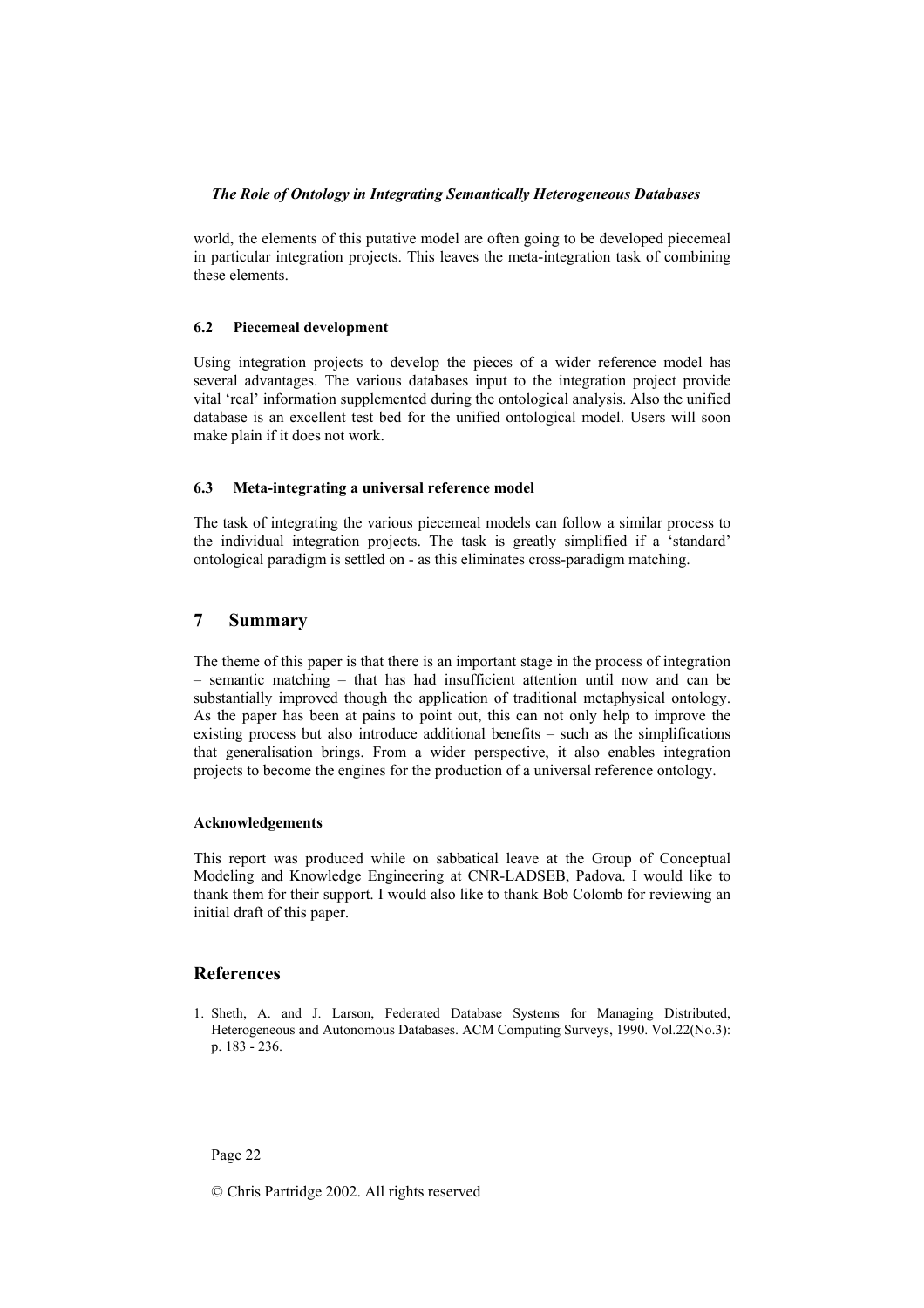- 2. Quine, W.V., Ontological relativity, and other essays. The John Dewey essays in philosophy, no. 1. 1969, New York,: Columbia University Press. viii, 165.
- 3. Parent, C. and S. Spaccapietra, Database Integration: The Key to Data Interoperability, in Advances in ObjectOriented Data Modeling, S. Spaccapietra, Editor. 2000, MIT Press: Cambridge, Mass.
- 4. Vermeer, M.W.W. and P.M.G. Apers, On the Applicability of Schema Integration Techniques to Database Interoperation. ER 1996, 1996: p. 179-194.
- 5. Gruber, T.R., A translation approach to portable ontology specifications. Knowledge acquisition, 1993. Vol. 5(No. 2): p. pp. 199-220.
- 6. Tsichritzis, D. and A. Klug, The ANSI/X3/SPARC DBMS Framework Report of the Study Group on Database Management. 1978: AFIPS Press.
- 7. Marcus, R.B., Modalities : philosophical essays. 1993, New York: Oxford University Press. xiv, 266.
- 8. Kuhn, T.S., The structure of scientific revolutions. 2d ed. 1970, Chicago,: University of Chicago Press. xii, 210.
- 9. Brookes, C.H.P., Information systems design. 1982, Sydney: Prentice-Hall of Australia. 477.
- 10.Tsichritzis, D.C. and F.H. Lochovsky, Data models. Prentice-Hall software series. 1982, Englewood Cliffs, N.J.: Prentice-Hall. xiv, 381.
- 11.Thompson, J.P., Data with semantics : data models and data management. 1989, New York: Van Nostrand Reinhold. xviii, 468.
- 12.Hay, D.C., Data model patterns : conventions of thought. 1996, New York: Dorset House Pub. xix, 268.
- 13.Silverston, L., W.H. Inmon, and K. Graziano, The data model resource book : a library of logical data models and data warehouse designs. 1997, New York: Wiley. xi, 355.
- 14.Partridge, C. and M. Stefanova, A Synthesis of State of the Art Enterprise Ontologies: Lessons Learned. 2001, The BORO Program, LADSEB CNR, Italy: Padova.
- 15.Partridge, C., LADSEB-CNR Technical report 07/02 STPO Synthesis of a TOVE Persons Ontology. (forthcoming). 2002, LADSEB-CNR: Padova, Italy.
- 16.Locke, J. and P.H. Nidditch, An essay concerning human understanding. 1975, Oxford: Clarendon Press. liv, 867.
- 17.Loux, M.J., Metaphysics: a contemporary introduction. Routledge contemporary introductions to philosophy; 1. 1998, London ; New York: Routledge.
- 18.Berkeley, G. and J. Dancy, A treatise concerning the principles of human knowledge. Oxford philosophical texts. 1998, Oxford ; New York: Oxford University Press. vi, 237.
- 19.Dummett, M., Frege: Philosophy of Mathematics. 1991, London: Gerald Duckworth & Company Ltd.
- 20.Gilbert, M., On social facts. 1992, Princeton, N.J.: Princeton University Press. x, 521.
- 21.Goodchild, M., et al., eds. Interoperating Geographic Information Systems. 1999, Kluwer Academic Publishers: Boston.
- 22.Kent, W., Data and reality : basic assumptions in data processing reconsidered. 1978, Amsterdam ; New York New York: North-Holland Pub. Co. ; sole distributors for the U.S.A. and Canada Elsevier/North-Holland. xv, 211.
- 23.Papazoglou, M., S. Spaccapietra, and Z. Tari, Advances in object-oriented data modeling. Cooperative information systems. 2000, Cambridge, Mass.: MIT Press. xxiv, 367.
- 24.Partridge, C., Business Objects: Re-engineering for re-use. 1996, Oxford: Butterworth Heinemann.
- 25.Partridge, C., LADSEB-CNR Technical report 04/02 What is Pump Facility PF101? (forthcoming). 2002, LADSEB-CNR: Padova, Italy.
- 26.Quine, W.V., The roots of reference. 1973, LaSalle, Ill.,: Open Court. xii, 151.

Page 23